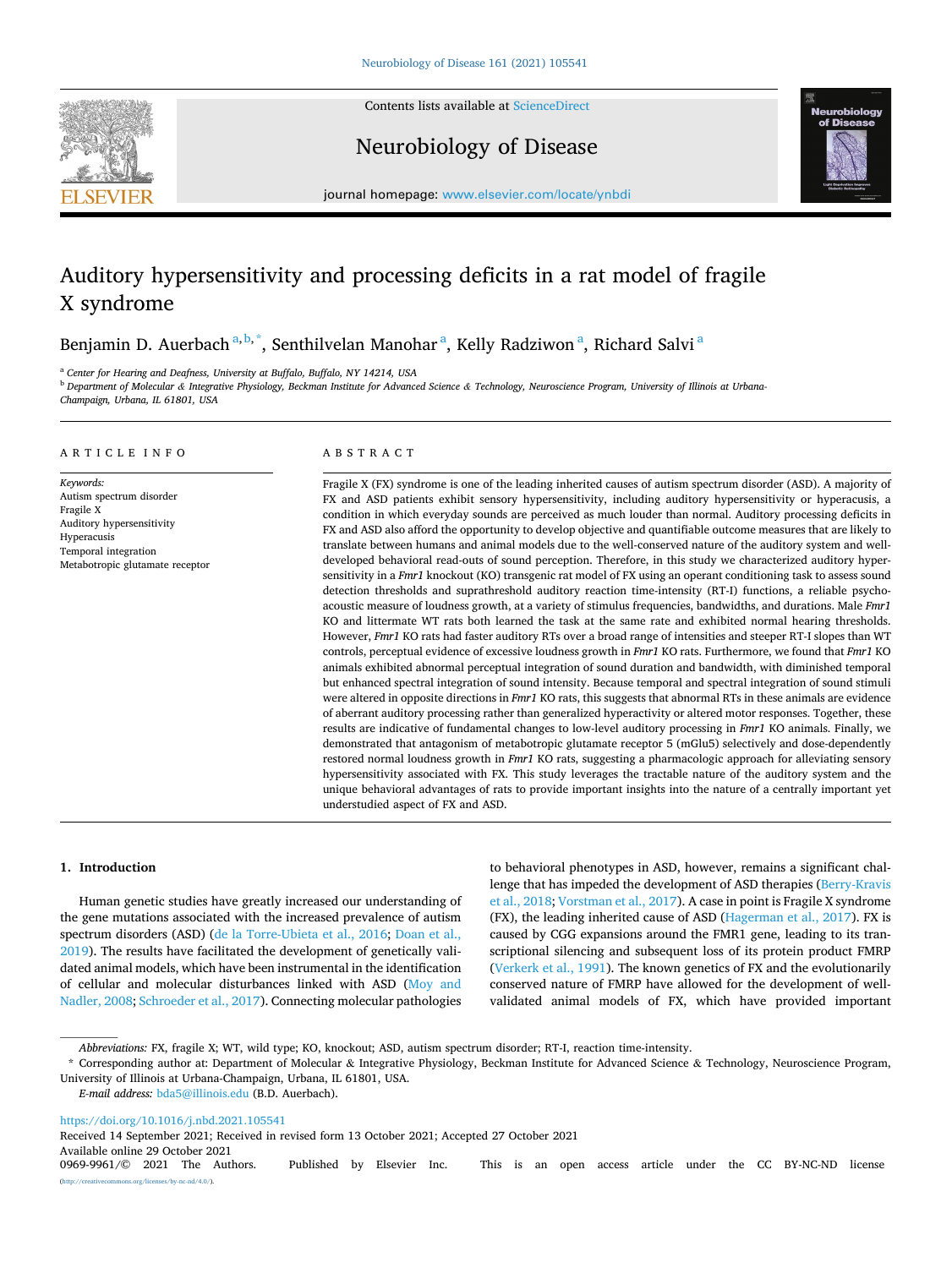insights into its pathophysiological mechanisms ([Berry-Kravis, 2014](#page-9-0); [Krueger and Bear, 2011\)](#page-9-0). For instance, animal studies have demonstrated that dysregulated metabotropic glutamate receptor 5 (mGlu5) signaling is a core component of FX pathophysiology and mGlu5 inhibitors have been successful at ameliorating many cellular, synaptic, and behavioral phenotypes in FX models ([Bhakar et al., 2012](#page-9-0); [Michalon](#page-9-0)  [et al., 2012;](#page-9-0) [Pop et al., 2014\)](#page-9-0). Despite this preclinical success, clinical trials targeting molecular disturbances in FX have been largely disappointing to date [\(Anagnostou, 2018; Berry-Kravis et al., 2018](#page-9-0)). Although many factors contribute to the challenges of clinical translation, one of most important gaps identified in pre-clinical animal studies is a lack of robust, clinically relevant behavioral phenotypes in animal models ([Erickson et al., 2017](#page-9-0)). To address this gap, this study sought to develop a quantitative and disease-relevant behavioral read-out that could serve as a clinically translatable platform for screening potential therapies in FX models.

Sensory hypersensitivity and hyperreactivity are defining features of FX and ASD ([Sinclair et al., 2017](#page-10-0)). One of the most common and debilitating sensory disturbances in FX and ASD is hyperacusis, an auditory hypersensitivity disorder in which moderate intensity sounds are perceived as unbearably loud ([Danesh et al., 2015;](#page-9-0) [Gomes et al.,](#page-9-0)  [2008;](#page-9-0) [McCullagh et al., 2020;](#page-9-0) [Rotschafer and Razak, 2014](#page-9-0); [Williams](#page-10-0)  [et al., 2021b\)](#page-10-0). Loudness hyperacusis is not only an important clinical problem in FX and ASD, but may also provide a behavioral framework for the development of objective and quantifiable outcome measures that are likely to translate between humans and animal models due to the well-conserved nature of the auditory system and well-developed behavioral read-outs of sound perception. Operant sound detection tasks, where animals are trained to generate a behavioral response to specific stimuli, allow for detailed assessment of auditory detection speed and accuracy across a range of stimulus parameters using an experimental design that can be translated to human studies. Importantly, many of these psychoacoustic measures are also quantitative correlates for perceptual attributes of a stimulus. For instance, human and animal psychophysical studies have both shown that auditory reaction time (RT), the time it takes for a subject to respond to an acoustic stimulus, is inversely correlated with sound intensity. Reaction time-intensity (RT-I) functions collected in humans have been used to construct equal loudness contours that are well correlated with those obtained with subjective loudness scaling procedures ([Marshall and Brandt, 1980](#page-9-0); [Melara and Marks, 1990](#page-9-0); [Seitz](#page-10-0)  [and Rakerd, 1997](#page-10-0)). RT-I functions collected in animals are predictably modulated by several acoustic parameters (e.g., frequency, duration, band-width) known to influence loudness judgements in humans ([Green, 1975](#page-9-0); [May et al., 2009](#page-9-0); [Radziwon and Salvi, 2020](#page-9-0); [Stebbins, 1966](#page-10-0)). Thus, RT-I functions are an objective psychophysical read-out of loudness perception that is maintained across species. Indeed, RT-I functions have been used in several different animal models to quantify normal loudness growth [\(Stebbins, 1966\)](#page-10-0), abnormal loudness growth due to cochlear hearing loss ([Moody, 1973\)](#page-9-0), and loudness hyperacusis resulting from salicylate ototoxicity or prolonged noise exposure (Auerbach et al., [2019; Radziwon et al., 2019; Radziwon et al., 2017\)](#page-9-0).

Because auditory RT measures obey all the psychophysical rules of loudness perception with respect to stimulus intensity, frequency, bandwidth, and duration, we used RT-I functions to carry out a comprehensive assessment of loudness perception in a transgenic rat model of FX containing a 122 bp deletion in exon 8 of the *Fmr1* gene (*Fmr1* KO rat) ([Hamilton et al., 2014\)](#page-9-0). This model of FX recapitulates core cellular pathophysiology of the disorder, including altered mGlu5 function ([Till et al., 2015\)](#page-10-0), but takes advantage of the highly trainable nature of rats to allow for in depth behavioral characterization not afforded by other model systems [\(Golden et al., 2019](#page-9-0)). Using RT-I measures, we found that male *Fmr1* KO rats exhibit increased loudness perception and disrupted spectral and temporal integration of loudness compared to WT controls, indicative of heightened sound sensitivity and disrupted auditory processing. Finally, we determined that normal RTs could be restored in *Fmr1* KO rats by inhibiting mGlu5 activity,

demonstrating that this behavioral phenotype is related to a core molecular pathology of FX. Together, these results indicate that auditory RT differences may be a novel behavioral phenotype in FX that is directly related to core sensory disturbances in the disorder and can be used for preclinical screening of treatments.

#### **2. Methods**

#### *2.1. Subjects*

Adult (>2 month old) male  $Fmr1^{\text{tml} \text{stage}}$ KO rats on an outbred Sprague-Dawley background (TGRS5390HTM4 FMR1 -/Y; SAGE Labs Inc., St. Louis, MO) and littermate wild-type (WT) controls were used for these studies. Male rats were used because FX occurs more frequently and in greater severity in males due to the X-linked nature of the disorder ([Reiss and Hall, 2007](#page-9-0)). Nine*Fmr1* KO rats and nine WT littermates were used were used as subjects in most studies, except as noted. Rats were housed in pairs and maintained on a 12 h day/12 night cycle. The rats used in the experiments had free access to food and water except during operant conditioning, when rats were food restricted and kept at approximately 90% of their free-feeding weight. Rats in the operant conditioning studies were tested approximately 1 h per day, 6–7 days per week. All experiments were approved by the University at Buffalo Institutional Animal Care and Use Committee (HER05080Y) in accordance with NIH guidelines.

## *2.2. Breeding and genotyping*

WT male rats (Charles River) were bred to heterozygous female *Fmr1*  KO rats to generate male WT and *Fmr1* KO offspring used in these studies. Offspring were screened for a 122-base pair (bp) deletion in the *Fmr1* gene sequence using published procedures ([Hamilton et al., 2014](#page-9-0)). Using a commercial kit (QIAGEN DNeasy isolation kit #69506), DNA was isolated from a tissue punch taken from the external ear. PCR was performed with a commercial kit (Sigma JumpStart™ Taq ReadyMix™, P2893) and 1-μL of purified DNA. The PCR amplification steps were: first cycle, 5 min at 95 ◦C; 35 cycles of 30-s each at 95 ◦C; 30-s at 60 ◦C; 40-s at 68 ◦C and a final cycle of 5-min at 68 ◦C. Primers used for amplification were S1 (5' TGGCATAGACCTTCAGTAGCC 3′ ) and S2 (5' TATTTGCTTCTCTGAGGGGG 3′ ). Primers were purchased from ThermoFisher Scientific. Amplified fragments were resolved in 2% agarose gel. The expected amplicon sizes on the gels were 400-bp for WT rats  $(+/+ or +/y)$ , two products of 400-bp and 278-bp for heterozygotes  $(+/-)$ , and 278-bp for homozygotes  $(-/-$  or  $-\prime$ y).

# *2.3. Operant psychophysical procedures*

Rats were trained on a Go/No-go operant conditioning paradigm to detect sound bursts (5 ms rise/fall time, cosine gated) of varying intensity, frequency, duration, and bandwidth as described in our recent papers [\(Auerbach et al., 2019](#page-9-0); [Radziwon et al., 2019](#page-9-0); [Radziwon et al.,](#page-9-0)  [2017; Radziwon and Salvi, 2020](#page-9-0)). A rat started a trial by placing its nose in a nose-poke hole, which initiated a variable wait interval ranging from 1 to 4 s. The rat had to maintain its position in the nose-poke hole until it detected a sound or the trial was aborted ([Fig. 1A](#page-2-0)). If the rat detected the signal and removed its nose from the nose-poke hole (Go condition) within a 2-s response interval, a food reward (45 mg dustless rodent pellets, Bio-Serv) was delivered and the response was scored as a HIT. A MISS was recorded if the rat failed to remove its nose from the nose-poke within the 2-s response interval. Approximately 30% of the trials were catch trials during which no stimulus was presented (No-go condition). If the rat kept its nose in the nose-poke during a catch trial, a correct rejection (CR) was recorded; no reinforcement was given for a CR, but another trial could be initiated immediately. If the rat removed its nose during a catch trial, a False Alarm (FA) was recorded and the rat received a 4-s timeout during which the house light was turned off and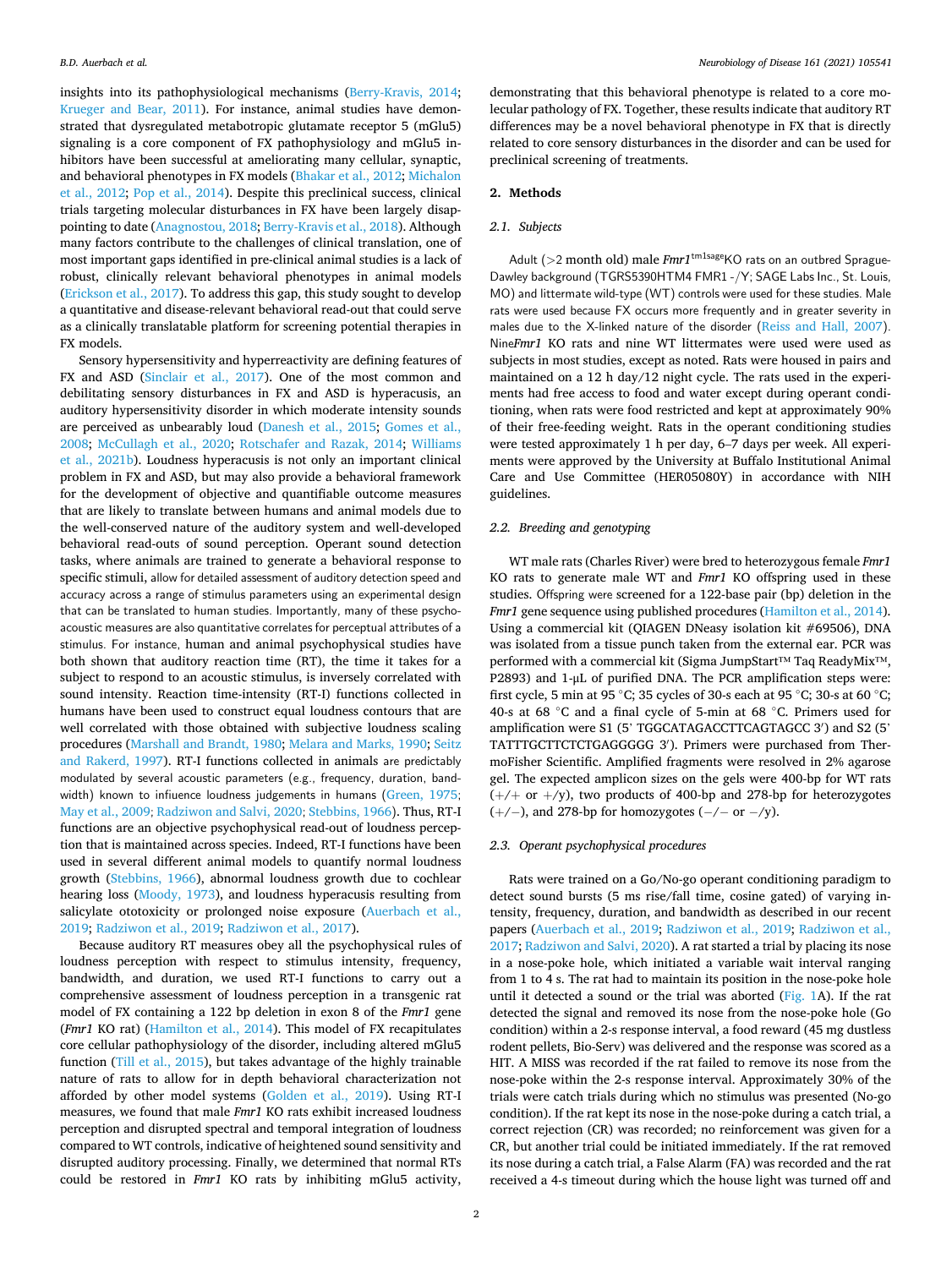<span id="page-2-0"></span>

**Fig. 1.** Psychoacoustic assessment of sound detection thresholds and suprathreshold auditory reaction times in male *Fmr1* KO and WT littermate rats. (A) Schematic of operant sound detection apparatus and paradigm. Food-restricted rats were trained to detect broadband noise (BBN) bursts using a Go/No-go paradigm. (B) *Fmr1*  KO rats (red,  $n = 9$ ) and littermate WT rats (black,  $n = 9$ ) initiated the same number of trials over training days. (C) WT and KO rats generated the same percentage of HITs and fasle alarms (FAs) over training days. (D) WT and KO rats learned the task to the criteria (*>*200 trials/session, *>*90% correct, *<*15% FA, 5-consecutive days) over the same number of days. (E) Psychometric functions showing mean d-prime (d') values versus intensity for trained *Fmr1* KO and WT rats in response to BBN bursts (1–42 kHz, 50 ms, 0–40 dB SPL, 5 dB steps). (F) No differences in hearing thresholds between KO and WT rats estimated using a criterion of d' = 1.5 (dashed line in E). (G) Reaction time (RT)-intensity functions collected for BBN bursts (1–42 kHz, 50 ms, 10–90 dB SPL, 10 dB steps). RTs were significantly faster in *Fmr1* KO animals (\*\*\**p* < 0.0001). (H) Mean RTs at two lowest intensities (10–20 dB SPL) and five highest intensities (30–90 dB SPL) in WT and *Fmr1* KO rats. RTs in WT and KO rats are similar at low intensities, but significantly faster in KO rats at high intensities (\*\**p <* 0.001). For this and subsequent figures, data is plotted as mean +/− SEM. Bar graphs represent mean data with overlaid scatter plots of data from each individual animal. (For interpretation of the references to colour in this figure legend, the reader is referred to the web version of this article.)

no trial could be initiated. Testing was carried out in a soundattenuating chamber. Stimuli were calibrated using a sound level meter (Larson-Davis System 824) equipped with a half-inch microphone (Larson-Davis model 2520) at a location where the animal's head would be during a trial.

Rats were initially trained to detect 60 dB SPL broadband noise (BBN, 1–42 kHz) bursts. Criteria for training was *>* 200 trials initiated, *>* 90% hit rate, and *<* 15% false alarm rate over 5 consecutive days. Following training, sound intensity was varied using the Method of Constant Stimuli (MOCS); within each 10-trial block, seven target intensities were presented randomly along with three catch trials. To measure thresholds, noise or tone bursts were presented at intensities from − 5 to 45 dB SPL in 5 dB steps. Mean HIT and FA rates were used to calculate the sensitivity index d-prime (d') for each intensity and noise or tone burst detection thresholds were estimated using a conservative d' value of 1.5 [\(Radziwon et al., 2019; Radziwon et al., 2009;](#page-9-0) [Steckler,](#page-10-0)  [2001\)](#page-10-0). RT-I functions were collected for noise or tone bursts presented at intensities from 10 to 90 or 30–90 dB SPL in 10 dB steps. RT, defined as the time from sound stimulus onset to the time the rat removed its nose from the nose-poke hole, was assessed only for correct HIT trials (Fig. 1A). To test for temporal integration of loudness, thresholds and RT-I functions were evaluated for BBN bursts of 50, 100, and 300 ms duration. To test for spectral integration of loudness, thresholds and RT-I functions were evaluated for 16 kHz tone and narrow band noise (NBN) bursts (300 ms) with nominal bandwidths of 1/3 octave (14.1–17.8 kHz), 1 octave (11.3–22.8 kHz), or 2 octaves (8–32 kHz). To test for frequency effects, thresholds and RT-I functions were evaluated for tone bursts (300 ms) at 4, 8, 16, 32 kHz. At least 600 trials (200 trials on 3 consecutive days of testing) were used to estimate each quiet threshold and loudness growth RT-I function in KO and WT rats.

# *2.4. MTEP treatment*

MTEP (Cayman Chemical, #14961), an mGlu5 receptor negative allosteric modulator, was dissolved in saline at 10 mg/ml. MTEP was administered intraperitoneal (i.p.) at 1 mg/kg, 3 mg/kg, or 10 mg/kg, doses shown to be behaviorally effective while maintaining receptor specificity [\(Pilc et al., 2002;](#page-9-0) [Spooren et al., 2000](#page-10-0)). Baseline RT-I functions for BBN (50 ms) were measured for 1-week in *Fmr1* KO and WT rats and then MTEP (1, 3, or 10 mg/kg) or saline was administered acutely 30 min before behavioral testing. Animals received each dose of MTEP or saline in pseudorandomized order while allowing for *>*1-week washout between treatments. Animals continued to be tested daily for RT-I functions between treatments. The selection of MTEP doses and timing of injections were based on the known half-life of MTEP in the brain [\(Anderson et al., 2002\)](#page-9-0) and previous studies demonstrating this dosing regimen to be behaviorally effective (Spooren et al., 2000; Varty [et al., 2005\)](#page-10-0).

# **3. Results**

# *3.1. Fmr1 KO and WT rats exhibit similar learning and performance on an operant sound detection task*

Male *Fmr1* KO  $(n = 9)$  and WT  $(n = 9)$  rats were trained to detect broadband noise bursts (BBN, 1–42 kHz, 50 ms, 5 ms rise/fall) using a Go/No-go operant conditioning paradigm (Fig. 1A). Correct Go responses were recorded as a HIT, failure to respond on Go trials were counted as a MISS, correct No-go responses were considered a Correct Rejection (CR), and incorrect Go responses on catch trials were recorded as a False Alarm (FA) (Fig. 1A). During training, the mean  $(+/-SEM)$ number of trials increased over the first 15 training days and then plateaued in both genotypes and there was no significant difference between *Fmr1* KO and WT rats in terms of the number of trials initiated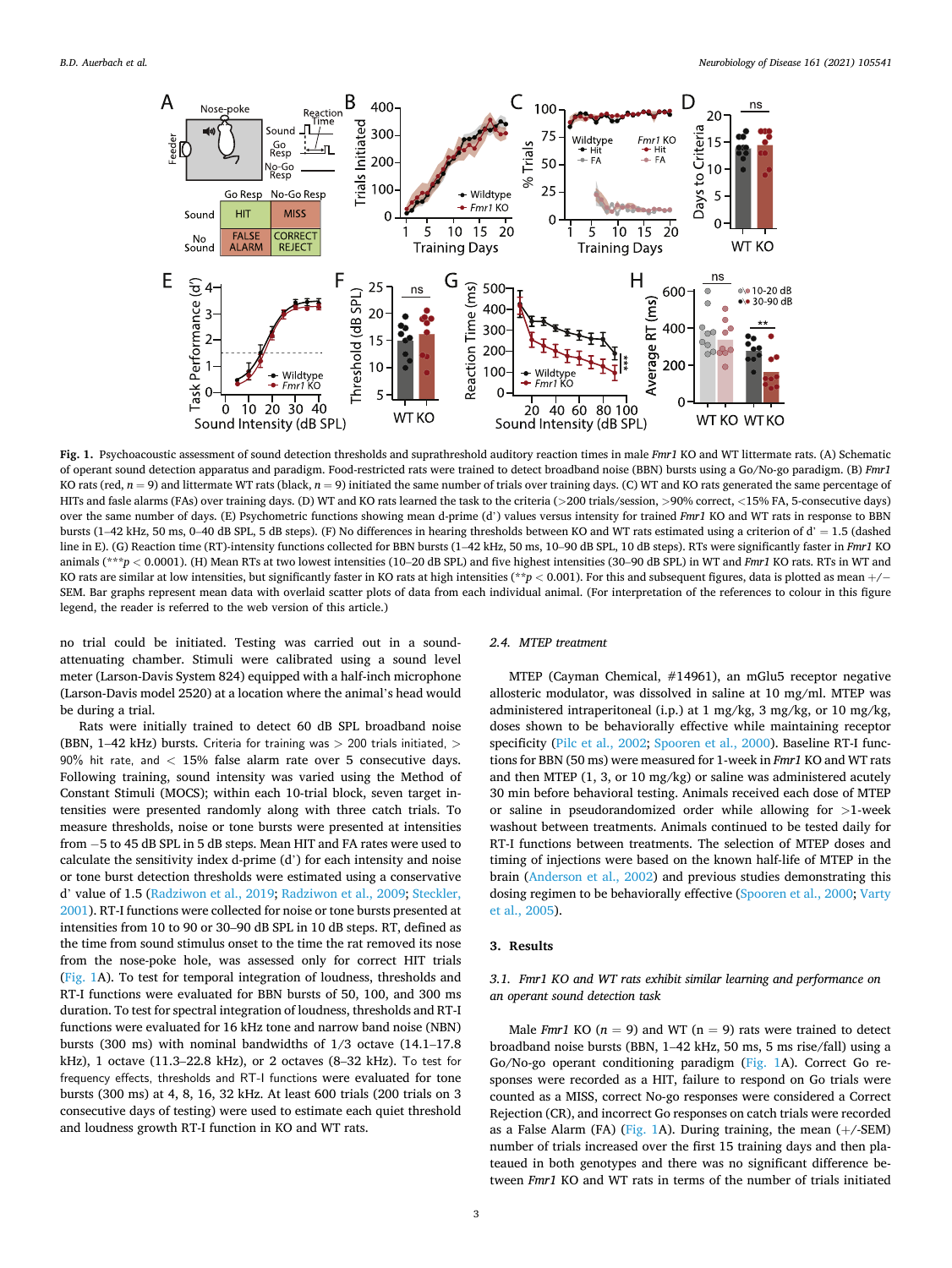<span id="page-3-0"></span>([Fig. 1](#page-2-0)B). Two-way repeated measure ANOVA found a significant effect of training days on number of trials initiated (F<sub>19, 304</sub> = 87.14, \*\*\**p* < 0.0001) but no significant effect of genotype ( $F_{1, 304}$  < 0.0001,  $p =$ 0.9994). There was also no significant difference between WT and KO rats in terms of percent of trials scored as HIT or percent scored as FA trials ([Fig. 1C](#page-2-0)). Two-way repeated measure ANOVA found a significant effect of training days on percent HIT ( $F_{19,304} = 3.274$ , \*\*\**p* < 0.0001) and percent FA (F<sub>14, 120</sub> = 3.070, \*\* $p = 0.0012$ ) but no significant effect of genotype on percent HIT ( $F_{1, 304} = 1.607$ ,  $p = 0.2058$ ) or percent FA  $(F_{1, 120} = 1.540, p = 0.2170)$ . *Fmr1* KO and WT rats did not differ significantly on the number of days to reach the training criteria either (WT: 13.67 +/− 0.69 days; KO: 14.11 +/− 1.23; two-tailed *t*-test, t<sub>16</sub> = 0.3614, *p* = 0.7225) ([Fig. 1D](#page-2-0)). Thus, WT and *Fmr1* KO rats learned the Go/No-go operant task at the same rate and to the same criteria. While FX individuals can often display differences in learning, motivation, and impulsivity [\(Chromik et al., 2019;](#page-9-0) [Schmitt et al., 2019\)](#page-10-0), these results suggest that there are no genotype differences for these non-auditory factors in this sound detection task.

## *3.2. Fmr1 KO rats have normal sound detection thresholds*

To determine sound detection sensitivity in *Fmr1* KO and WT rats, BBN bursts (50 ms) were presented at near threshold intensities (5–45 dB, 5 dB steps) using the method of constant stimuli (MOC) ([Radziwon](#page-9-0)  [et al., 2009](#page-9-0)). HIT and FA rates from over 600 trials (200 trials/day for 3 consecutive days) were used to determine d-prime (d'), a standard metric of sensitivity from signal detection theory ([Steckler, 2001](#page-10-0)). Psychometric curves for *Fmr1* KO ( $n = 9$ ) and WT ( $n = 9$ ) rats were constructed by plotting d' (mean+/-SEM) as a function of sound intensity [\(Fig. 1E](#page-2-0)). d' increased with sound intensity in both genotypes, indicating that as sounds grew louder they were more readily detectable, and psychometric functions from *Fmr1* KO and WT rats largely overlapped with no genotype differences in d' across intensities [\(Fig. 1E](#page-2-0)). Two-way repeated measure ANOVA found a significant effect of intensity on d' (F<sub>7, 105</sub> = 52.64, \*\*\* $p$  < 0.0001), but no significant effect of genotype ( $F_{1, 105} = 0.5783$ ,  $p = 0.4487$ ). There was no significant difference in BBN thresholds between *Fmr1* KO and WT rat using a conservative threshold criterion of d' = 1.5 (WT: 14.96 +/− 1.062 dB SPL; KO: 16.21 +/- 1.364 dB SPL; two-tailed *t*-test, t<sub>16</sub> = 0.7234, *p* = 0.4799). These results indicate that *Fmr1* KO rats have comparable performance on a sound detection task to WT animals and normal hearing thresholds.

## *3.3. Fmr1 KO rats exhibit excessive loudness growth*

d' is a sensitive measure of near threshold sound detection but saturates rapidly above threshold [\(Fig. 1](#page-2-0)E). This metric therefore does not adequately convey suprathreshold loudness perception, which may be most affected in individuals with FX and ASD [\(Danesh et al., 2015](#page-9-0); [Gomes et al., 2008](#page-9-0); [Williams et al., 2021b](#page-10-0)). Because RT-I functions provide a valid measure of loudness growth in humans and animals ([Lauer and Dooling, 2007; Marshall and Brandt, 1980; May et al., 2009](#page-9-0)), auditory RTs were measured in response to BBN bursts (50 ms) from near threshold to suprathreshold sound intensities (10–90 dB SPL, 10 dB steps) in the same group of animals to determine if *Fmr1* KO rats showed signs of exaggerated loudness growth. Mean (+/-SEM) RTs values at 10 dB SPL, near the threshold of detectability, were approximately 400 ms for both *Fmr1* KO ( $n = 9$ ) and WT ( $n = 9$ ) rats ([Fig. 1](#page-2-0)G). RTs became progressively faster with increasing intensity in both genotypes; however, the decrease in RT was much greater for *Fmr1* KO rats [\(Fig. 1](#page-2-0)G) and RTs were significantly shorter in *Fmr1* KO rats compared to WT rats ([Fig. 1](#page-2-0)H). Two-way repeated measure ANOVA found a significant effect of intensity on RTs ( $F_{8,144} = 12.201$ ,  $**p < 0.0001$ ) and a significant effect of genotype  $(F_1, 144 = 40.968, **p < 0.0001)$ , but there was no significant interaction effect ( $F_{8,144} = 0.607$ ,  $p = 0.771$ ). To visualize the RT differences between WT and KO at low versus high intensities, mean

RTs were computed from 10 to 20 dB SPL and 30–90 dB SPL for the two genotypes [\(Fig. 1](#page-2-0)H). The mean RTs of WT and *Fmr1* KO rats at near threshold intensities, 10–20 dB SPL, were not significantly different (WT: 384.0 +/− 38.63 ms; KO: 335.8 +/− 33.72 ms; two-tailed t-test,  $t_{16} = 0.9407$ ,  $p = 0.3609$ ). However, at intensities from 30 to 90 dB SPL, the mean RTs of *Fmr1* KO rats were significantly faster than WT rats (WT: 275.0 +/- 20.51 ms; KO: 163.8 +/- 31.30 ms; two-tailed test, t<sub>36</sub>  $= 2.971$ , \*\* $p = 0.009$ ). Taken together, these results indicate that RT grows more rapidly at suprathreshold intensities in *Fmr1* KO rats than WT rats, suggestive of increased loudness growth.

## *3.4. Disrupted temporal integration of loudness in Fmr1 KO rats*

Loudness perception not only depends on sound intensity but also duration, with the perceived loudness of a sound increasing with stimulus duration out to approximately 300 ms after which it remains constant [\(Buus et al., 1997](#page-9-0); [Florentine et al., 1998](#page-9-0); [Pedersen and Poulsen,](#page-9-0)  [1973; Radziwon and Salvi, 2020\)](#page-9-0). To determine if temporal integration of loudness was disrupted in *Fmr1* KO rats, RT-I functions were measured using BBN bursts of 50, 100 and 300 ms duration. In WT rats  $(n = 9)$ , mean  $(+/-SEM)$  RTs became significantly faster with increasing duration but maintained similar intensity-dependent changes, leading to RT-I functions that were roughly parallel but stacked above one another (Fig. 2A). RTs were fastest for 300 ms BBN bursts, slowest for 50 ms bursts, and intermediate for 100 ms bursts. Two-way repeated measure ANOVA found that RTs in WT rats became significantly faster with both intensity ( $F_{6,112} = 3.91$ ,  $*^*p = 0.003$ ) and duration ( $F_{2,112} = 80.55$ ,  $*^*p = 0.003$ ) *<* 0.0001), consistent with previous reports of temporal integration of loudness in normal rats ([Radziwon and Salvi, 2020](#page-9-0)). RTs in *Fmr1* KO rats also decreased as intensity increased (Fig. 2B); however, there was no effect of sound duration on RTs in KO animals as the RT-I functions



**Fig. 2.** Disrupted temporal integration of loudness in *Fmr1* KO rats. Auditory reaction time-intensity (RT-I) functions measured with broadband noise bursts (BBN) of 50, 100 and 300 ms duration in (A) WT (+/− SEM, *n* = 9) rats and (B) littermate *Fmr1* KO (+/-SEM, n = 9) rats. In WT rats, RTs decreased significantly with intensity (\*\* $p < 0.0025$ ) and duration (\*\*\* $p < 0.001$ ) whereas in *Fmr1* KO rats, RTs only decreased significantly with intensity (\**p <* 0.0114), but not duration ( $p = 0.057$ ). (C) Mean RTs across intensities (30–90 dB SPL) in WT and KO rats as a function of BBN duration, normalized to mean RTs for 50 ms BBN. RTs in WT rats were modulated by duration to significantly greater extent than *Fmr1* KO rats at 100 ms (\*\**p* < 0.01) and 300 ms (\*\*\**p* < 0.001). (D) Threshold of audibility (defined at  $d' = 1.5$ ) plotted as function of BBN duration. Thresholds decreased with duration in both *Fmr1* KO and WT rats and there was no significant difference in BBN thresholds across genotypes at any duration.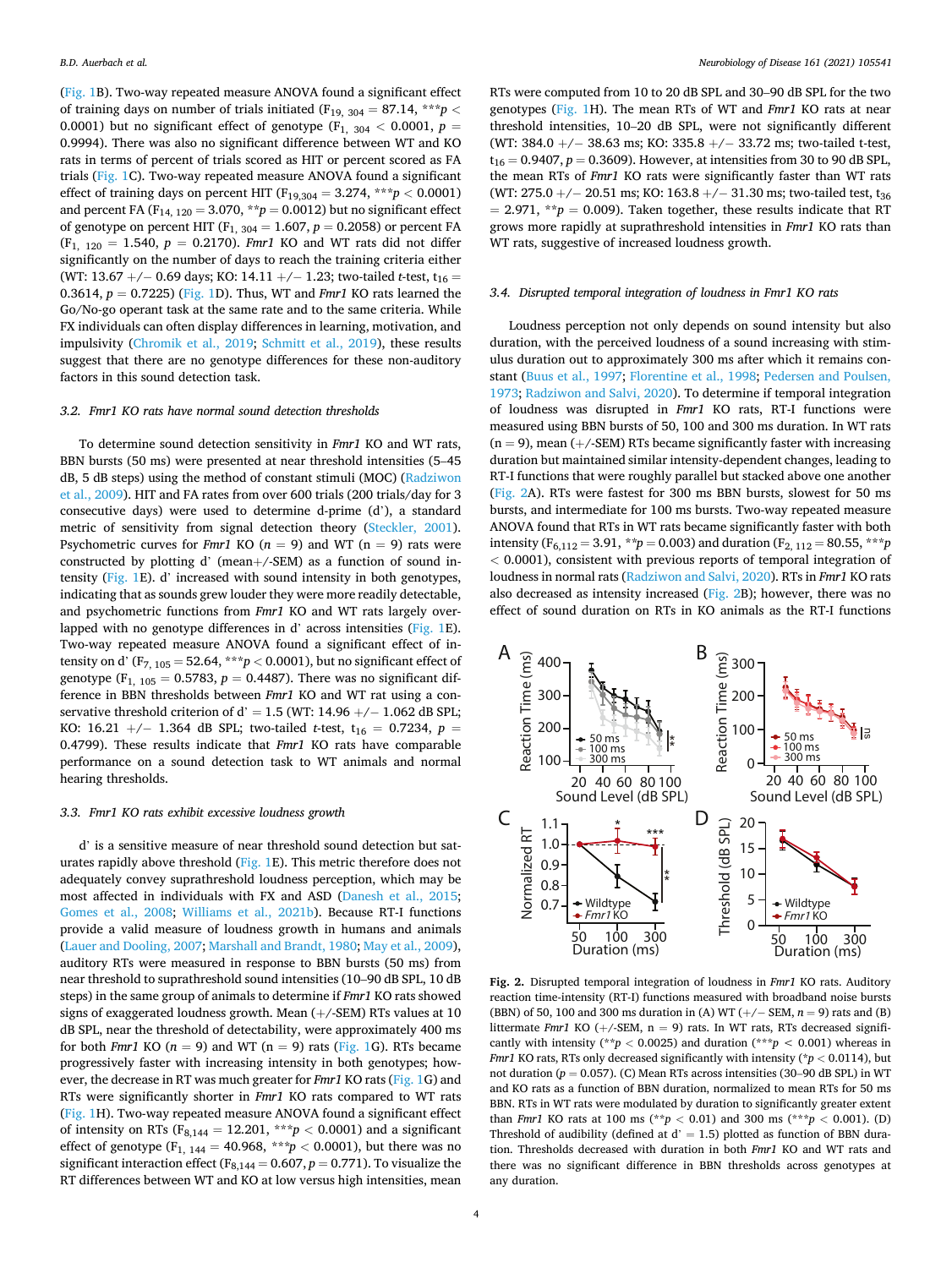<span id="page-4-0"></span>obtained with 50, 100 and 300 ms BBN bursts overlapped one another ([Fig. 2](#page-3-0)B). Two-way repeated measure ANOVA found a significant effect of intensity on RT in *Fmr1* KO rats ( $F_{6, 112} = 3.07$ ,  $p < 0.011$ ) but not duration (F<sub>2, 112</sub> = 2.95,  $p = 0.057$ ). Importantly, there was little evidence of temporal integration of loudness in *Fmr1* KO rats even at low intensities where there is ample room for RTs to become faster with increasing duration. The lack of temporal integration is not due to a "floor" effect because RTs clearly became faster in *Fmr1* KO rats at higher sound intensities.

To quantify the relative effect of sound duration on RT across genotypes, normalized RTs were computed by dividing the average RT across intensities (30–90 dB) measured with 50, 100 ms and 300 ms BBN bursts by the average RT across intensities (30–90 dB) obtained with 50 ms BBN bursts for each rat. In the WT animals, mean (+/-SEM) normalized RT declined from 1.0 at 50 ms to approximately 0.7 at 300 ms, indicating that RTs at 300 ms were approximately 30% faster than at 50 ms ([Fig. 2](#page-3-0)C). In *Fmr1* KO rats, mean normalized RTs were essentially unchanged from 50 ms (1.0) to 300 ms (0.99). Two-way ANOVA found a significant effect of duration ( $F_{2, 32} = 9.765$ , \*\*\* $p < 0.0001$ ), a significant effect of genotype ( $F_{1, 32} = 11.27$ ,  $**p = 0.0037$ ), and a significant interaction between genotype and duration  $(F_{2, 32} = 8.503, **p = 0.001)$ on normalized RTs. Bonferroni post-hoc analysis found that duration has significantly more impact on average RT in WT animals compared to *Fmr1* KO rats at 100 ms (\**p <* 0.05) and 300 ms (\*\*\**p <* 0.0001). The lack of temporal integration of loudness in *Fmr1* KO rats indicates that faster RTs in *Fmr1* KO likely reflects a genuine perceptual disruption rather than effects due to non-auditory factors such as motivation or motor differences.

Temporal integration also affects the threshold of audibility. Hearing

thresholds typically decrease 8–15 dB as stimulus duration increases out to approximately 300 ms, after which it remains constant [\(Pedersen and](#page-9-0)  [Salomon, 1977](#page-9-0)). To test for genotype differences in temporal integration at the threshold of audibility, sound detection thresholds were measured in WT and *Fmr1* KO rats using 50, 100 and 300 ms BBN bursts from 0 to 40 dB SPL. Mean  $(+/-$  SEM) thresholds in KO rats  $(n = 9)$  were similar to those of WT rats  $(n = 8)$  at 50, 100 and 300 ms [\(Fig. 2](#page-3-0)D). As duration increased from 50 to 300 ms, thresholds decreased from  $16.9 + / - 1.87$ dB SPL to 8.05 +/− 1.56 dB SPL in WT rats and 17.24 +/− 1.71 dB SPL to 7.93 +/− 1.42 dB SPL in KO rats. Two-way repeated measure ANOVA found that duration has a significant effect on thresholds (F  $_{2, 30} = 47$ , \*\*\* $p$  < 0.0001); however, there was no significant effect of genotype ( $F_1$ )  $30 = 0.077$ ,  $p = 0.785$ ) and no significant interaction between genotype and duration (F<sub>2, 30</sub> = 0.31,  $p = 0.735$ ).

## *3.5. Enhanced spectral integration of loudness in Fmr1 KO rats*

Loudness not only varies with intensity and duration, but also stimulus bandwidth ([Cacace and Margolis, 1985](#page-9-0); [Scharf and Meiselman,](#page-9-0)  [1977;](#page-9-0) [Yost and Shofner, 2009;](#page-10-0) [Zwicker et al., 1957](#page-10-0)). Loudness remains constant when the total energy of the stimulus lies within the critical band, but loudness increases as energy spreads outside the critical band. To test for spectral integration of loudness, RT-I functions were measured with 16 kHz tone bursts and 1/3, 1, and 2 octave-wide NBN bursts (300 ms) centered around 16 kHz in WT (Fig. 3A) and *Fmr1* KO (Fig. 3B) littermates. Mean  $(+/-SEM)$  RTs of WT rats  $(n = 8)$  decreased with intensity; however, the characteristics of the RT-I function were bandwidth dependent (Fig. 3A). The RT-I functions for 16 kHz and the 1/3 octave NBN were nearly identical indicating that these two stimuli



**Fig. 3.** Altered spectral integration of loudness in *Fmr1* KO rats. (A-B) Mean (+/-SEM) reaction time-intensity (RT-I) functions in WT (*n* = 8) and littermate *Fmr1* KO  $(n = 8)$  rats. Stimuli were 300 ms tone bursts (16 kHz, 1 Hz nominal bandwidth) and 300 ms narrow band noise (NBN) bursts centered at 16 kHz with bandwidths of 1/3, 1, or 2 octaves (Oct) from 30 to 70 dB SPL in 10 dB steps. (A) Mean (+/-SEM) RT-I functions in WT animals. RTs decreased significantly with intensity (\*\*\*p *<* 0.0001) and bandwidth (\* $p = 0.016$ ) and there was a significant bandwidth-intensity interaction (\* $p = 0.012$ ). (B) Mean (+/-SEM) RT-I functions in *Fmr1* KO animals. RTs decreased significantly with intensity (\*\**\*p* < 0.0001) and bandwidth (\*\**p* = 0.004) and the interaction between bandwidth and intensity was not significant. (C) Mean RTs (+SEM) at each bandwidth (1 Hz, 1/3, 1, and 2 Oct) and each intensity (30-70 dB SPL) in WT animals. RTs at 1 Hz (16 kHz) were significantly slower from 2 Oct NBN at 30 and 40 dB SPL only (\*p < 0.05). (D) Mean (+SEM) RTs at each bandwidth (1 Hz, 1/3, 1, and 2 Oct) and each intensity (30–70 dB SPL) in *Fmr1* KO animals. Significant differences in RT between 1 Hz (16 kHz) and 1 and/or 2 Oct NBN at all intensities (\**p* < 0.05, \*\**p* < 0.01, \*\*\**p* < 0.001). (E) Mean RTs from 30 to 70 dB SPL in WT and KO rats as a function of bandwidth, normalized to 1 Hz. The effect of bandwidth on RTs was significantly greater for *Fmr1* KO verse WT animals for 1/3 (\*p < 0.05) and 1 (\*\*p < 0.01) octave band noise. (F) Mean  $(+/5EM)$  thresholds as a function of bandwidth in *Fmr1* KO and WT rats. Thresholds (defined at  $d' = 1.5$ ) were not affected by bandwidth and there was no significant different in thresholds across genotypes at any bandwidth.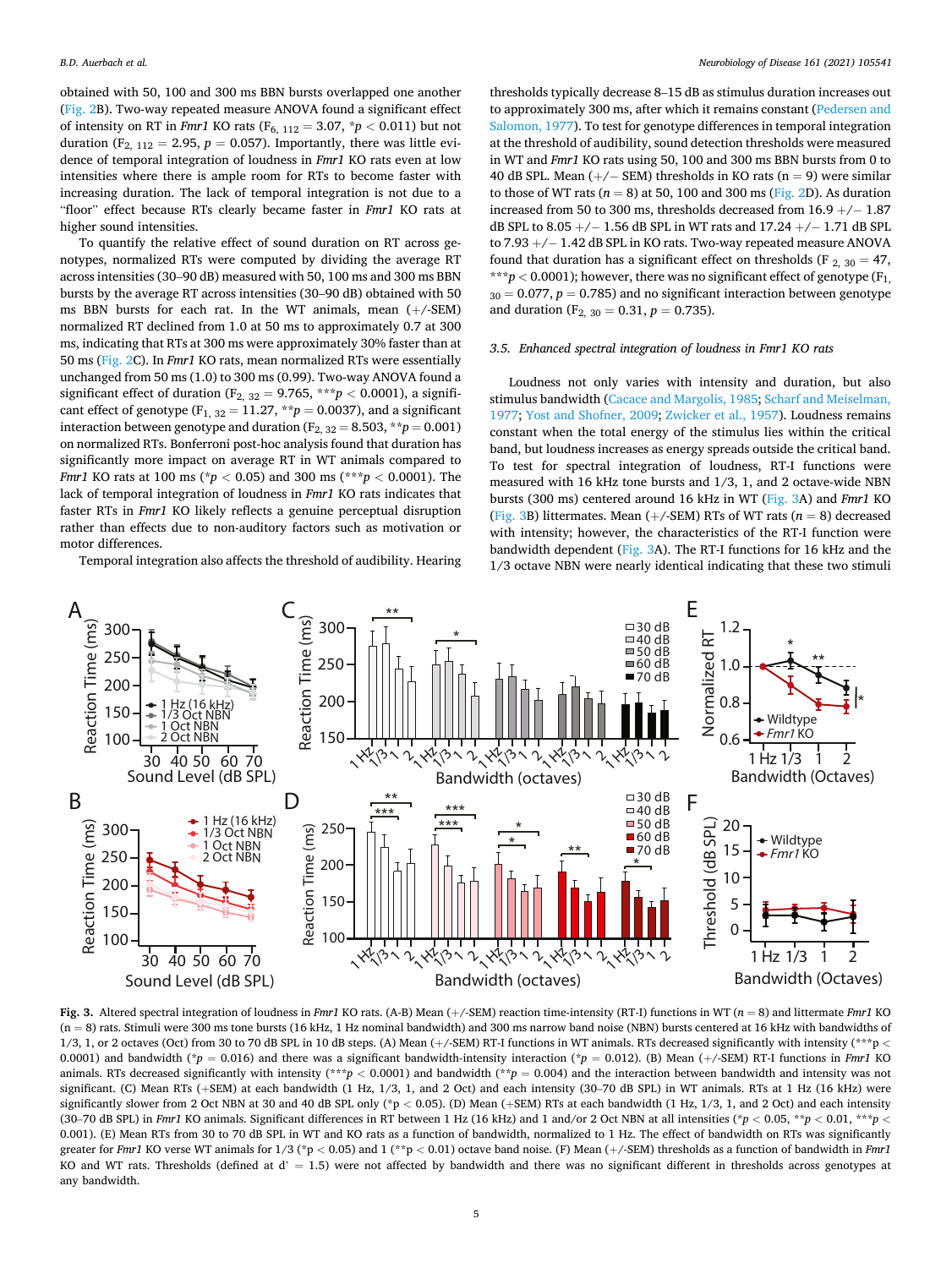were perceived as equally loud. However, as bandwidth increased further RTs became faster, indicative of spectral integration of loudness. Two-way repeated measure ANOVA revealed a significant effect of sound intensity (F<sub>4, 84</sub> = 34.114, \*\*\* $p < 0.0001$ ) and bandwidth (F<sub>3, 84</sub>)  $= 4.324$ ,  $p = 0.016$  on RT in WT animals. There was also a significant interaction between bandwidth and intensity ( $F_{12, 84} = 2.345$ ,  $* p =$ 0.012). To elucidate the interaction of bandwidth and intensity in WT rats, the mean RTs were plotted as a function of bandwidth at each intensity ([Fig. 3](#page-4-0)C). RTs for 16 kHz tones (a nominal bandwidth of 1 Hz), 1/ 3 octave, and 1 octave wide NBN were not significantly different from one another. The only significant differences in RTs occurred at 30 and 40 dB SPL for the largest bandwidth separation (1 Hz vs 2 octave) (Bonferroni post-hoc, \**p <* 0.05).

In *Fmr1* KO rats ( $n = 8$ ), the mean ( $+/-$ SEM) RTs also became faster with increasing intensity and bandwidth; however, the effects of bandwidth on RT-I functions in KO animals were distinct from WT controls ([Fig. 3B](#page-4-0)). While RT-I functions for the two largest bandwidths (1 and 2 octaves) largely overlapped in KO animals, the functions were shifted upward for 1 Hz and 1/3 octave wide NBN [\(Fig. 3B](#page-4-0)). Two-way repeated measure ANOVA found a significant effect of sound intensity ( $F_{4, 84}$  = 68.174, \*\*\**p* < 0.0001) and bandwidth ( $F_{3, 84} = 6.155$ , \*\**p* = 0.004) in *Fmr1* KO rats, but there was no significant interaction between bandwidth and intensity  $(F_{12, 84} = 1.767, p = 0.067)$ . To visualize the effect of bandwidth, mean RTs were plotted as function of bandwidth from 30 to 70 dB SPL [\(Fig. 3D](#page-4-0)). At all intensities, there was a significant decrease in RT between 1 Hz (16 kHz tone) and 1 and/or 2 octave wide NBN (Bonferroni post-hoc, \**p <* 0.05, \*\**p <* 0.01, \*\*\**p <* 0.001).

To quantify the relative effect of bandwidth across genotypes, the mean RT (30–70 dB SPL) at each bandwidth was normalized to the mean RT at 1 Hz (i.e., 16 kHz). Mean normalized RTs are plotted as function of bandwidth for WT and *Fmr1* KO rats in [Fig. 3E](#page-4-0). While RTs generally became faster with increasing bandwidth in both genotypes, RTs in *Fmr1*  KO animals were more sensitive to smaller bandwidth changes. Twoway repeated measures ANOVA found a significant effect of bandwidth (F<sub>3, 42</sub> = 14.24, \*\*\**p* < 0.0001) and genotype (F<sub>1, 42</sub> = 8.222, \**p* = 0.0124) on normalized RT and there was a significant interaction between bandwidth and genotype  $(F_{3, 42} = 2.879, *p = 0.047)$ . Post-hoc analysis demonstrated that RTs were significantly faster in *Fmr1* KO animals at 1/3 (Bonferroni post-hoc, \**p <* 0.05) and 1 (Bonferroni posthoc, \*\**p <* 0.01) octave NBN compared to WT littermates. These results show there is a much greater decrease in RT with increasing bandwidth in *Fmr1* KO rats compared to WT rats and the decline occurs at narrower bandwidth, evidence of greater spectral integration of loudness in *Fmr1*  KO rats.

#### *3.6. No spectral integration at threshold*

To test for genotype differences in spectral integration at the threshold of audibility, behavioral detection thresholds in quiet were determined for 300 ms tone burst at 16 kHz and the three NBN bandwidths. The mean thresholds  $(+/-SEM, n = 8)$  in *Fmr1* KO and WT rats were not significantly different from one another ([Fig. 3](#page-4-0)F). Two-way repeated measure ANOVA found no significant effect of genotype  $(F_1)$ ,  $A_2 = 0.441$ ,  $p = 0.517$ ) or bandwidth (F<sub>3, 42</sub> = 0.144,  $p = 0.933$ ) on detection thresholds and no interaction between the factors ( $F_{3, 42}$  = 0.299,  $p = 0.826$ ). Thus, WT and *Fmr1* KO rats have similar thresholds and there was no difference in spectral integration at the threshold of audibility.

# *3.7. Loudness growth at different sound frequencies in WT and Fmr1 KO rats*

To identify potential frequency-dependent differences in loudness growth between KO ( $n = 9$ ) and WT ( $n = 8$ ) rats, RT-I functions were evaluated at 4, 8, 16, and 32 kHz ([Marshall and Brandt, 1980; Radziwon](#page-9-0)  [and Salvi, 2020\)](#page-9-0). The mean (+/-SEM) RT-I functions assessed with 300 ms tone bursts decreased with intensity for both genotypes, but the RT-I functions for *Fmr1* KO rats were consistently faster than RT-I functions of WT rats at all frequencies ([Fig. 4A](#page-6-0)-D). Two-way repeated measure ANOVAs found significant effects of intensity and genotype on RT-I functions at all frequencies, respectively (4 kHz:  $F_{6, 105} = 17.89$ , \*\*\**p*  $<$  0.0001; F<sub>1, 105</sub> = 22.21, \*\*\* $p$   $<$  0.0001; 8 kHz: F<sub>6, 105</sub> = 14.74, \*\*\* $p$   $<$ 0.001; F<sub>1, 105</sub> = 23.84, \*\*\* $p < 0.0001$ ; 16 kHz: F<sub>6, 105</sub> = 7.68, \*\*\* $p <$ 0.0001; F<sub>1, 105</sub> = 10.92, \*\* $p = 0.0013$ ; 32 kHz: F<sub>6, 105</sub> = 4.52, \*\*  $p =$ 0.0004;  $F_{1, 105} = 14.47$ ,  $*^{*}p = 0.0002$ ). There were no significant interactions between intensity and genotype at any frequency.

To determine if RTs to BBN bursts differed from tone bursts across genotype, mean RTs in WT rats  $(n = 8)$  and KO rats  $(n = 9)$  were computed from 30 to 90 dB SPL for BBN bursts (300 ms) and 4, 8, 16, and 32 kHz tone bursts (300 ms) [\(Fig. 4](#page-6-0)E). Mean RTs were significantly slower in WT rats than *Fmr1* KO rats across all stimulus conditions (BBN and 4 frequencies), as a two-way repeated measures ANOVA found a significant effect of genotype ( $F_{1, 64} = 5.54$ ,  $p = 0.0318$ ). However, the effect of stimulus condition ( $F_{4, 64} = 2.18$ ,  $p = 0.081$ ) and interaction of stimulus condition and genotype ( $F_{4, 64} = 1.97$ ,  $p = 0.109$ ) were not significant. Post-hoc analysis showed that the mean RTs for BBN bursts and 4, 8, 16, and 32 kHz tone bursts did not differ significantly from one another in WT rats. However, in *Fmr1* KO rats, the mean RT for BBN bursts was significantly faster than the mean RTs at 4, 16, and 32 kHz tone bursts (Bonferroni post-hoc,  $*p < 0.01$ ,  $*p < 0.05$ ). These results suggest that loudness growth is altered across a broad range of sound frequencies in *Fmr1* KO rats and provide further evidence for greater spectral integration of loudness in these animals.

# *3.8. No differences in tone detection thresholds between Fmr1 KO and WT rats*

To determine if *Fmr1* KO and WT rats have similar pure tone sensitivity, thresholds were assessed for 4, 8, 16, and 32 kHz tone bursts (300 ms). Mean  $(+/-SEM)$  thresholds for *Fmr1* KO (n = 9) and WT (n = 8) rats were lowest at 8 kHz and increased slightly at higher and lower frequencies. There was a significant main effect of frequency ( $F_{3, 58}$  = 13.51, *p <* 0.0001), but the thresholds for *Fmr1* KO and WT rats were not significantly different  $(F_{1, 58} = 0.41, p = 0.527)$  and the interaction between genotype and frequency was not significant ( $F_{3, 58} = 0.04$ ,  $p =$ 0.99). These results indicate that pure tone hearing thresholds are similar in *Fmr1* KO and WT rats.

#### *3.9. mGlu5 inhibition selectively slows RTs in Fmr1 KO but not WT rats*

We next sought to determine if we could reverse auditory RT differences in *Fmr1* KO animals through pharmacological manipulation. Because dysregulated mGlu5 signaling is a core component of FX pathophysiology [\(Bhakar et al., 2012; Michalon et al., 2012; Pop et al.,](#page-9-0)  [2014\)](#page-9-0), we determined if mGlu5 inhibition could restore normal loudness perception in *Fmr1* KO rats. Following baseline measurements, RT-I functions in response to 50 ms BBN bursts were measured in WT and *Fmr1* KO rats treated with the specific mGlu5 negative allosteric modulator MTEP at three doses (1, 3, and 10 mg/kg, i.p.) or saline 30 min prior to behavioral testing. RT-I functions in MTEP treated WT rats  $(+/-SEM, n = 10)$  were nearly identical to those obtained at baseline or after control treatment with saline at all doses tested [\(Fig. 5A](#page-7-0)). Two-way repeated measure ANOVA did reveal a significant effect of treatment  $(F_{4,})$  $216$ ,  $p = 0.025$ ) in addition to intensity ( $F_{6, 252} = 26.243$ ,  $p = 0.001$ ). However, post-hoc analysis determined that there was no significant difference between RT-I functions obtained following MTEP treatment at any dose compared to baseline or saline control conditions (Bonferroni post hoc,  $p > 0.05$ ). There was a much clearer effect of MTEP treatment on *Fmr1* KO rats  $(n = 12)$ , as MTEP dose-dependently upshifted RT-I functions in these animals. Two-way repeated measure ANOVA revealed a significant effect of intensity ( $F_{6, 288} = 62.114$ , \*\*\**p <* 0.0001) and treatment (F4, 288 = 13.399, \*\*\**p <* 0.0001). Moreover,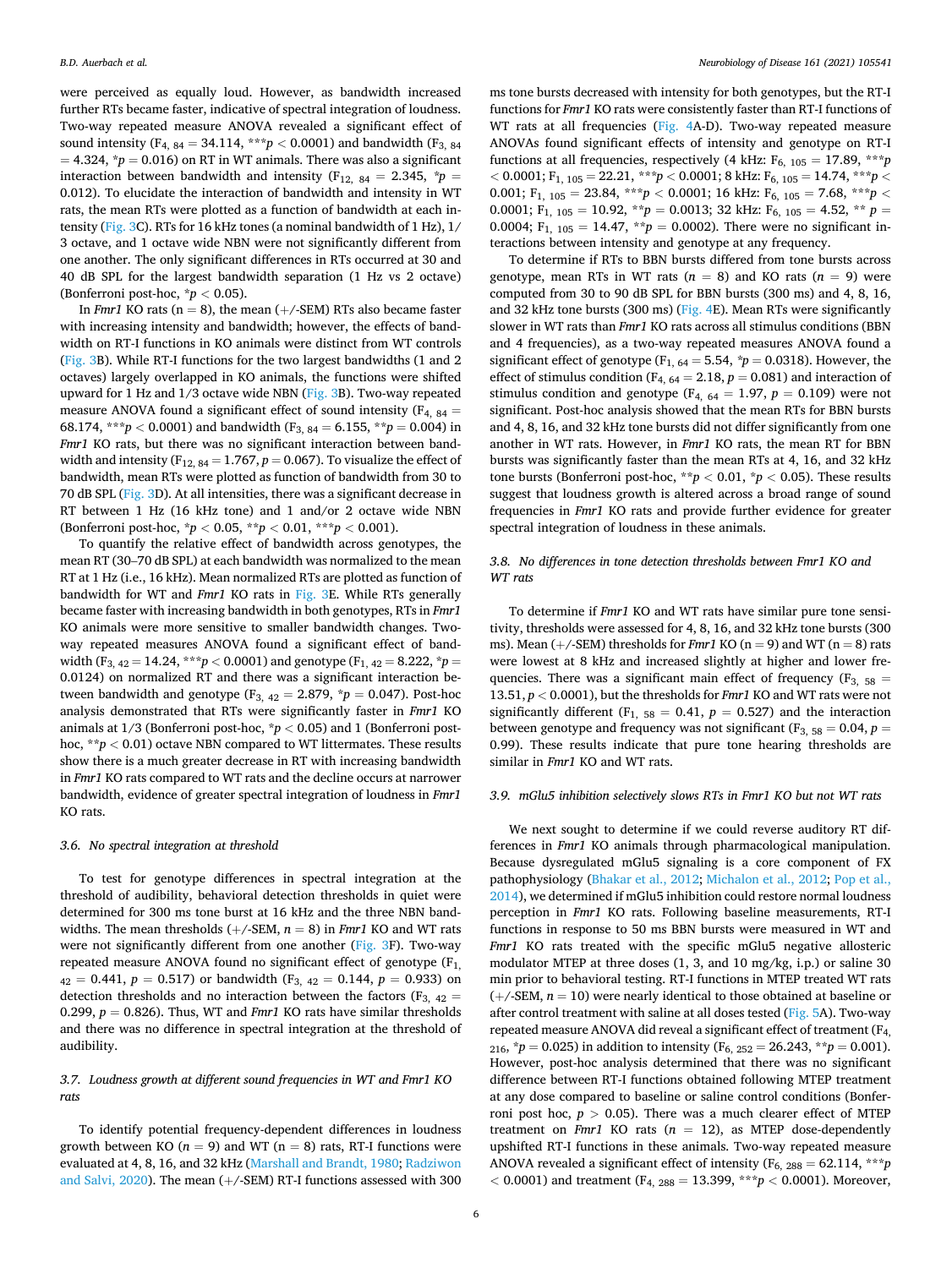<span id="page-6-0"></span>

Fig. 4. Loudness growth at different frequencies in WT and *Fmr1* KO rats. (A-D) Mean (+/-SEM) reaction time-intensity function in WT (n = 8) and KO (n = 9) rats obtained with 300 ms tone bursts at (A) 4 kHz, (B) 8 kHz, (C) 16 kHz and (D) 32 kHz. In both genotypes, RTs varied significantly as a function of sound intensity for all frequencies (\*\*\**p* < 0.0001). RTs were significantly faster in *Fmr1* KO rats than WT rats at 4 kHz (\*\*\**p* < 0.0001), 8 kHz (\*\*\**p* < 0.0001), 16 kHz (\*\**p* = 0.0013) and 32 kHz (\*\*\**p* = 0.0002). (E) Mean RTs across intensities (30-90 dB SPL) in response to BBN bursts (300 ms) and 4, 8, 16 and 32 kHz tone bursts (300 ms) in *Fmr1* KO and WT rats. Among WT rats, mean RT for BBN was not significantly different from mean RT for 4, 8, 16 or 32 kHz. Among *Fmr1* KO rats, mean RT for BBN was significantly faster than mean RTs at 4 (\*\**p <* 0.01), 16 (\**p <* 0.05) and 32 kHz (\**p <* 0.05). (F) Mean (+/-SEM) thresholds at 4, 8, 16 and 32 kHz for WT and *Fmr1* KO rats. Mean thresholds varied significantly with frequency (\*\*\**p <* 0.0001), but thresholds were not significantly different across genotypes at any frequency.

post-hoc analysis revealed that RTs at nearly every intensity were significantly slower in *Fmr1* KO rats following the 3 or 10 mg/kg dose of MTEP relative to baseline and saline control conditions (Bonferroni posthoc,  ${}^{\ast}p$  < 0.05,  ${}^{\ast}{}^{\ast}p$  < 0.001,  ${}^{\ast}{}^{\ast}{}^{\ast}p$  < 0.0001).

To assess genotype differences with MTEP treatment, average RTs were computed for intensities between 30 and 90 dB SPL and the mean values compared across genotype for baseline, saline, 1, 3, and 10 mg/kg MTEP ([Fig. 5](#page-7-0)C). The average RTs in WT rats were relatively constant across treatments. In contrast, RTs in *Fmr1* KO rats dose-dependently increased with MTEP treatment so that there was no significant difference in average RT between WT and KO rats treated with 3 or 10 mg/kg MTEP. Two-way repeated measure ANOVA revealed a significant effect of genotype (F1, 84 = 6.64, \**p <* 0.018), treatment (F4, 84 = 13.51, \*\*\**p*   $<$  0.0001) and a significant genotype x treatment interaction ( $F_{4, 84}$  = 3.98, \*\**p* = 0.0052). The average RTs were significantly faster in *Fmr1*  KO rats for the baseline, saline control, and 1 mg/kg MTEP conditions (Bonferroni post-hoc, \**p <* 0.05). However, the mean values for WT and *Fmr1* KO rats were not significantly different from one another for the 3 and 10 mg/kg MTEP treatments, suggestive of normal loudness restoration in *Fmr1* KO rats (Bonferroni post-hoc, *p >* 0.05).

To test for non-specific drug effects, mean percent HIT, mean percent FA, and mean number of trials were examined for WT and *Fmr1* KO rats for all experimental conditions. Mean HIT rates in WT rats [\(Fig. 5](#page-7-0)D, left panel) and *Fmr1* KO rats [\(Fig. 5D](#page-7-0), right panel) did not differ across experimental conditions in either WT (one-way repeated measure ANOVA; F4, 36 = 2.060, *p* = 0.1065) or *Fmr1* KO rats (one-way repeated measure ANOVA;  $F_{4, 48} = 2.050$ ,  $p = 0.1022$ ). However, FA rates dosedependently increased in both WT (one-way repeated measures ANOVA;  $F_{4, 36} = 12.44$ , \*\*\**p* < 0.0001) and *Fmr1* KO rats (one-way repeated measures ANOVA;  $F_{4, 36} = 11.07$ , \*\*\* $p < 0.0001$ ) ([Fig. 5E](#page-7-0)). In both genotypes, FA rate was significantly higher following 3 mg/kg and/or 10 mg/kg MTEP conditions compared to baseline and/or saline control conditions (Bonferroni post hoc \**p <* 0.05, \*\**p <* 0.001, \*\*\**p <* 0.0001). Mean number of trials per session also decreased at higher doses of MTEP in both WT (one-way repeated measures ANOVA;  $F_{4, 36} = 12.04$ ,

\*\*\**p <* 0.0001) and *Fmr1* KO rats (one-way repeated measures ANOVA;  $F_{4, 48} = 24.64$ , \*\*\*p < 0.0001) [\(Fig. 5](#page-7-0)F). Both WT and *Fmr1* KO animals initiated significantly less trials following 10 mg/kg MTEP compared to baseline and saline control treatment (Bonferroni post hoc \**p <* 0.05, \*\* $p < 0.001$ , \*\*\* $p < 0.0001$ ). While MTEP treatment affected trial initiation and FA rate equally in WT and KO animals, RTs were only affected in *Fmr1* KO rats, suggesting that the reversal of RT difference was not due to non-specific drug effects. While these results indicate that mGlu5 inhibition can reverse loudness disturbances in *Fmr1* KO rats, they also suggest that this treatment is associated with dose-limiting side effects that affected both genotypes equally.

#### **4. Discussion**

Here we used a perceptual decision-making task to perform a detailed characterization of sound intensity processing and loudness perception in a *Fmr1* KO rat model of FX. *Fmr1* KO animals learned the Go/No-go sound detection task at the same rate as WT counterparts and reached similar peak performance ([Fig. 1](#page-2-0)A-F). Despite similar sound detection levels, *Fmr1* KO rats responded with significantly faster RTs to stimuli across a wide-range of intensities, indicative of loudness hyperacusis [\(Fig. 1G](#page-2-0)-H). To gain insights into the nature of this perceptual disturbance, we evaluated how auditory thresholds and suprathreshold RT-intensity functions were affected by stimulus duration, frequency, and bandwidth in *Fmr1* KO and WT littermates. *Fmr1*  KO animals exhibited impaired temporal integration of loudness when stimulus duration was increased [\(Fig. 2](#page-3-0)), but enhanced spectral integration of loudness as bandwidth increased ([Figs. 3, 4](#page-4-0)). Importantly, we demonstrated that loudness hyperacusis in *Fmr1* KO rats could be normalized by mGlu5 antagonism, demonstrating that this auditory perceptual phenotype is related to a core molecular pathology of the disorder ([Fig. 5](#page-7-0)). However, the doses of MTEP that normalized loudness perception in *Fmr1* KO rats also had mild effects on task performance in both WT and KO rats, indicating the potential for dose-limiting side effects of broad-spectrum mGlu5 inhibitors. Our results provide the first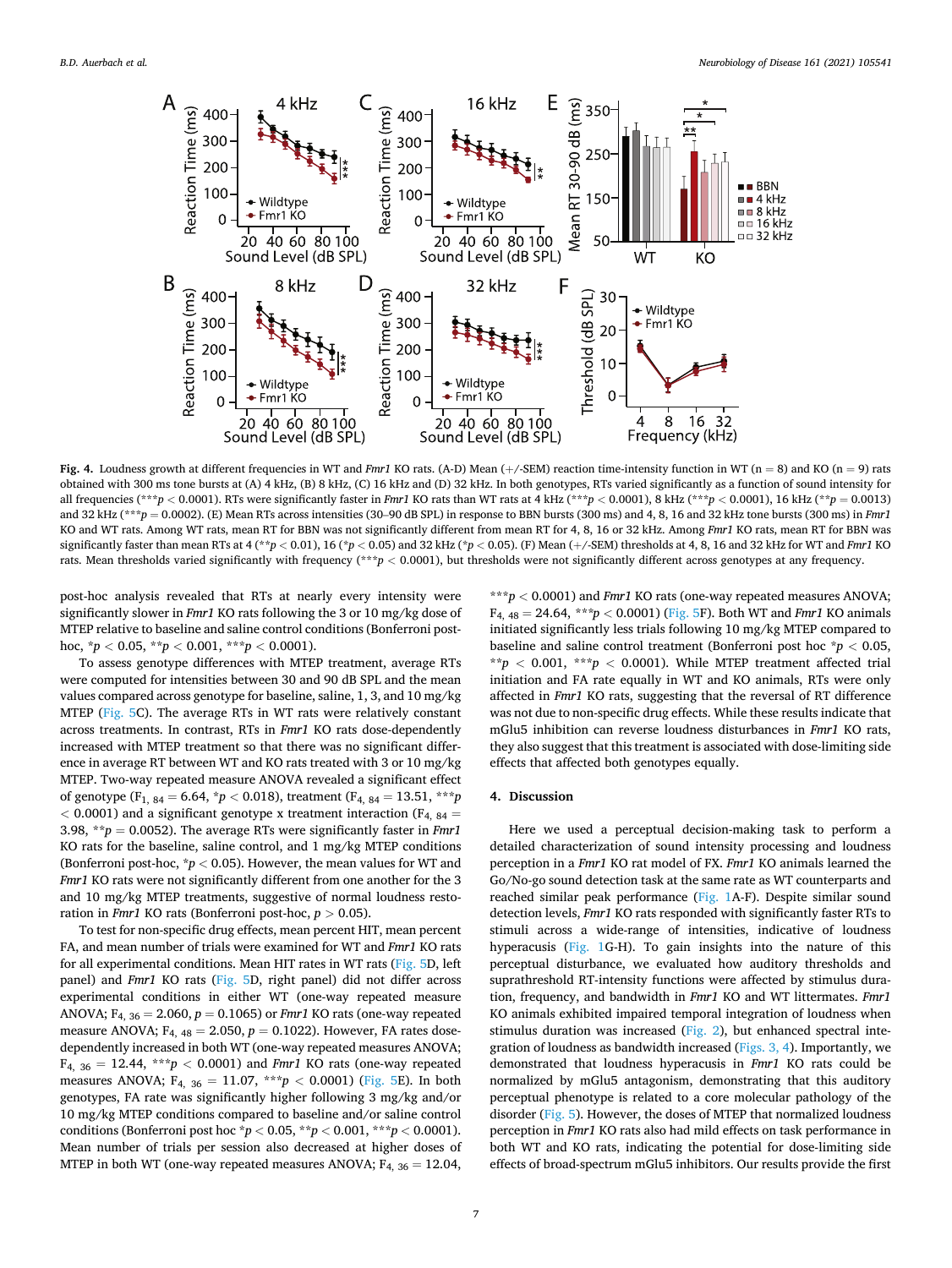<span id="page-7-0"></span>

Fig. 5. Inhibition of mGlu5 dose-dependently increases RTs in *Fmr1* KO but not WT rats. (A) Mean (+/-SEM, n = 10) reaction time-intensity (RT-I) functions from WT rats treated with different doses of the selective mGlu5 negative allosteric modulator MTEP or saline versus baseline control. Analysis of the RT-I functions revealed a significant effect of intensity (\*\*\**p <* 0.0001) and treatment (\**p <* 0.025); however, RTs obtained with MTEP treatments were not significantly different from baseline or saline control conditions. (B) Mean (+/-SEM, n = 12) RT-I functions from *Fmr1* KO rats treated with different doses of MTEP or saline versus baseline control. Analysis of the RT-I functions revealed a significant effect of intensity (\*\*\**p < 0.0001*) and treatment (\*\*\**p <* 0.0001) and RT-I functions were significantly different from baseline and saline control conditions when treated with  $3 \text{ mg/kg}$  (\*\* $p = 0.004$ ) or  $10 \text{ mg/kg}$  (\*\*\* $p < 0.001$ ) MTEP. (C) Mean RTs from 30 to 90 dB SPL in WT and *Fmr1* KO rats for baseline, saline, and 1, 3, and 10 mg/kg MTEP conditions. RTs were significantly faster in *Fmr1* KO rats compared WT rats for the baseline, saline control, and 1 mg/kg MTEP conditions (\**p <* 0.05). Mean values for WT and *Fmr1* KO rats were not significantly different from one another for the 3 and 10 mg/kg MTEP treatments (*p >* 0.05). (D) Mean percent correct responses did not differ across experimental conditions in WT (*p* = 0.107) or *Fmr1* KO rats (*p* = 0.102). (E) Mean percent false alarms in WT and *Fmr1* KO rats varied significantly across treatment (\*\*\**p <* 0.0001) but there was no significant effect of genotype (*p*  = 0.703). False alarm rates were significantly greater with 3 mg/kg (\**p <* 0.05) and 10 mg/kg (\*\*\**p <* 0.001) MTEP treatment in WT animals and were significantly greater in KO animals at 10 mg/kg MTEP treatment (\*\*\**p <* 0.001) compared to baseline. (F) Mean trials initiated in WT rats and *Fmr1* KO rats varied significantly across treatment (\*\*\**p <* 0.0001) but there was no significant effect of genotype (*p* = 0.8496). Trial number was significantly decreased with 10 mg/kg (\*\*\**p <* 0.001) MTEP treatment in WT animals and was significantly decreased in KO animals with 3 mg/kg (\**p <* 0.05) and 10 mg/kg (\*\*\**p <* 0.001) MTEP treatment compared to baseline. Bar graphs represent mean data with overlaid scatter plots of data from each individual animal.

detailed behavioral characterization of a debilitating auditory phenotype (loudness hyperacusis) in an animal model of FX. These quantitative and clinically translatable behavioral assays provide researchers with a powerful experimental tool that can be used to identify effective therapies to treat one of the major sensory disabilities associated with FX and ASD.

## *4.1. Abnormal loudness perception in FX and ASD*

Decreased sound tolerance is a common feature of FX and ASD, with prevalence rates between 75 and 85% ([Williams et al., 2021b\)](#page-10-0). The specific perceptual attributes underlying these sound tolerance disturbances remain unclear, as they could reflect disruptions to low-level sound processing, an altered ability to gate sensory input, and/or aberrant emotional responses to auditory stimuli [\(Williams et al.,](#page-10-0)  [2021a\)](#page-10-0). While recent EEG studies in FX individuals and *Fmr1* KO mice have found neurophysiological evidence for low-level sound processing deficits, including increased magnitude of sound-evoked responses ([Ethridge et al., 2016](#page-9-0); [Lovelace et al., 2018\)](#page-9-0), auditory perceptual deficits in FX have not been well-characterized. Here, we found that auditory RTs decreased with intensity in both *Fmr1* KO and WT rats, but that RTs were consistently faster in *Fmr1* KO rats than WT littermates. The relationship between RT and intensity have been well documented in psychoacoustic studies ([Lauer and Dooling, 2007](#page-9-0); [Marshall and Brandt, 1980](#page-9-0); [May et al., 2009](#page-9-0)) with RT-I functions being tightly correlated with loudness growth functions ([Marshall and Brandt, 1980](#page-9-0); [Schlittenlacher et al., 2014](#page-10-0); [Wagner et al., 2004](#page-10-0)). These results therefore suggest that suprathreshold sounds are perceived as louder in *Fmr1* KO rats compared to WT littermates, indicative of loudness hyperacusis ([Lauer and Dooling, 2007](#page-9-0); [Tyler et al., 2014](#page-10-0)). Because RTs in *Fmr1* KO and WT rats did not differ at low-intensities near threshold, faster RTs in *Fmr1* KO at suprathreshold intensities likely reflect aberrant loudness processing rather than motor differences. This interpretation is further supported by the fact that *Fmr1*  KO rats exhibited altered temporal and spectral integration of sound intensity. If RT differences were due to non-auditory factors, then it would be expected that RTs in *Fmr1* animals would be modulated by changes to sound duration and bandwidth in a similar manner to their WT counterparts, but this was clearly not the case ([Figs. 2,3\)](#page-3-0). Because the perceptual integration of sound duration and bandwidth were altered in opposite directions in *Fmr1* KO rats, this suggests that abnormal RTs in these animals are evidence of aberrant auditory processing rather than generalized hyperactivity or altered motor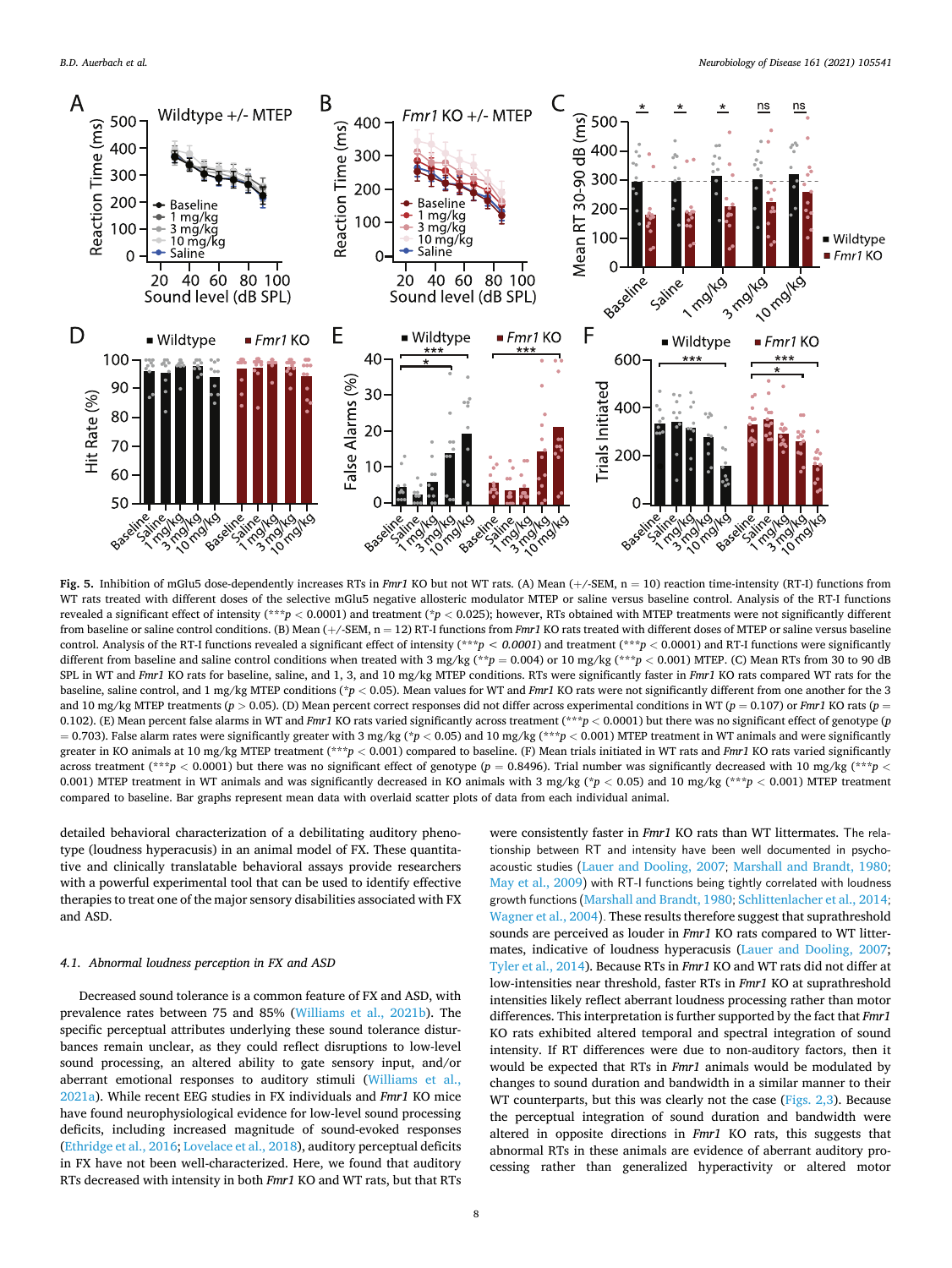responses. These findings are consistent with previous studies showing lower loudness discomfort levels and steeper loudness growth functions among individuals with ASD ([Demopoulos and Lewine, 2016](#page-9-0); [Khalfa et al.,](#page-9-0)  [2004](#page-9-0); [Rosenhall et al., 1999](#page-9-0); [Steigner and Ruhlin, 2014](#page-10-0)). Thus, sound tolerance issues in FX may be due in part to increased loudness perception.

#### *4.2. Aberrant temporal and spectral integration of loudness*

Loudness increases with stimulus duration out to ~300 ms (Zwislocki, [1969](#page-10-0)). In WT rats, temporal integration of loudness was expressed as a sys-tematic decrease in RT from 50 to 300 ms [\(Fig. 2](#page-3-0)A), consistent with previous results ([Radziwon and Salvi, 2020](#page-9-0)). RTs in *Fmr1* KO rats, however, exhibited minimal RT changes as stimulus duration increased [\(Fig. 2](#page-3-0)B). Thus, loudness processing is not only disrupted in the intensity domain, but also in the temporal domain. However, temporal integration was clearly present at low intensities near the threshold of audibility in *Fmr1* KO rats ([Fig. 2](#page-3-0)D), suggesting that the mechanisms responsible for temporal integration near threshold are different from those mediating temporal summation of loudness. Consistent with this notion, in humans with cochlear hearing loss, temporal summation of loudness remains relatively normal ([Buus et al., 1999](#page-9-0);Pedersen [and Poulsen, 1973](#page-9-0)) whereas temporal integration at threshold is significantly reduced ([Hall and Fernandes, 1983](#page-9-0);[Plack and Skeels, 2007](#page-9-0)).

Loudness remains constant as long as the energy in the stimulus is within the critical band, but increases at wider bandwidths (Scharf, [1978;](#page-9-0) [Zwicker et al., 1957](#page-10-0)). In WT rats, RTs became faster for bandwidths ≥1 octave, suggesting a critical bandwidth between 1/3 to 1 octave [\(Fig. 3](#page-4-0)E). A significant decrease in RTs was already evident at 1/3 octave in *Fmr1* KO rats, signifying that the critical bandwidth was ≤1/3 octave in these animals [\(Fig. 3](#page-4-0)E). Because the critical band is narrower in *Fmr1* KO rats than WT rats, BBN would be perceived as louder in *Fmr1*  rats. This would also explain why RTs are so much faster for BBN than for tone bursts in *Fmr1* rats ([Fig. 4E](#page-6-0)). The difference between *Fmr1* KO and WT rats for spectral integration of loudness is unlikely due to cochlear dysfunction because *Fmr1* KO rats have normal hearing thresholds and because cochlear hearing loss leads to a broadening of the critical band rather than a narrowing [\(Zwicker et al., 1957\)](#page-10-0). Thus, enhanced spectral integration and diminished temporal summation of loudness in *Fmr1* rats are likely to be central rather than cochlear in origin, potentially due to imbalances in the magnitude, timing, and spectral integration of excitatory and inhibitory inputs to central auditory neurons ([Isaacson and Scanziani, 2011](#page-9-0); [Wehr and Zador, 2003](#page-10-0)). These rudimentary perceptual changes are not only clinically-relevant phenotypes that can be used to uncover potentially generalizable pathophysiological mechanisms and treatment strategies for FX, but they are also likely to be directly related to more complex phenotypes in FX and ASD, such as impaired language processing and communication. More detailed psychophysical studies should be conducted to determine if the novel disturbances in temporal and spectral integration observed in *Fmr1* KO rats occur in humans with FX and ASD.

# *4.3. Using RT-I functions as a drug-discovery and clinical outcome measure*

FX has been a bellwether for illustrating the potential and pitfalls of translating pre-clinical findings into treatments for neurodevelopmental disorders ([Berry-Kravis et al., 2017](#page-9-0); [Leigh et al., 2013](#page-9-0); [Nickols and Conn,](#page-9-0)  [2014](#page-9-0)). Despite tremendous insight into the pathophysiological mechanisms of FX from animal models, clinical trials targeting identified molecular disturbances in FX have been disappointing to date ([Berry-Kravis et al., 2018](#page-9-0)). For instance, the mGluR theory of FX has been the most influential model for understanding FX pathophysiology ([Bear et al., 2004](#page-9-0)), positing that loss of FMRP leads to exaggerated protein synthesis linked to mGlu5 activation, resulting in altered synaptic function that is the root cause of cognitive impairment in FX ([Bear et al., 2008](#page-9-0); [Bhakar et al., 2012](#page-9-0)). Decreasing mGlu5 activity has indeed been successful at reversing numerous phenotypes in animal models of FX ([Dolen et al., 2007](#page-9-0); [Michalon et al., 2012](#page-9-0)). Despite this

preclinical success, recent large-scale clinical trials targeting this receptor have proved unsuccessful ([Berry-Kravis et al., 2016](#page-9-0)). Some of these clinical translation difficulties are due to the fact that broad-spectrum mGlu5 antagonists are associated with dose-limiting side effects and drugdependent tolerance ([Berry-Kravis et al., 2018;](#page-9-0) [Erickson et al., 2017](#page-9-0)). A better understanding of how mGlu5 couples to FMRP-regulated protein synthesis might circumvent some of these issues by allowing for the development of pharmacotherapies that specially target signaling cascades thought to be involved in FX pathogenesis while leaving other side-effect producing signaling arms unaffected ([McCamphill et al.,](#page-9-0)  [2020;](#page-9-0) [Stoppel et al., 2017\)](#page-10-0). Another key factor complicating the translation of apparently effective therapies in animal models into the clinic is that many animal phenotypes do not have equivalent correlates in humans, limiting their translational value ([Berry-Kravis et al., 2018](#page-9-0)). The RT-I functions used in our study to assess loudness growth and hyperacusis have been carefully validated in human psychophysical studies (Lauer and [Dooling, 2007](#page-9-0); [Marshall and Brandt, 1980](#page-9-0)). RT-I functions may thus provide researcher with a relatively simple, quantitative, and robust behavioral read-out for investigating auditory processing deficits in FX, which is a common and clinically important sensory phenotype that affects up to 85% of individuals with FX and ASD ([Danesh et al., 2015](#page-9-0); [McCullagh et al., 2020](#page-9-0); [Williams et al., 2021b](#page-10-0)). Preclinical pharmacological studies in *Fmr1* KO rats can be used to carry out dose-response studies with prospective therapeutic compounds to test their effectiveness in reversing loudness disruptions and to identify non-specific side effects. Successful preclinical studies would be directly translatable to human studies aimed at suppressing loudness hyperacusis and possibly other sensory hypersensitivity disorders associated with FX and ASD, as well as other clinical disorders with high prevalence of hyperacusis such as Williams syndrome and fibromyalgia ([Miani et al., 2001;](#page-9-0) [Suhnan et al., 2017; Zarchi](#page-10-0)  [et al., 2015](#page-10-0)). To this end, we attempted to validate RT-I functions as a tool for screening drug therapies by determining the effect of mGlu5 inhibitors on RT differences in FX animals.

We found that MTEP, a selective mGluR5 negative allosteric modulator, dose-dependently normalized RT-I functions in *Fmr1* KO rats ([Fig. 5\)](#page-7-0). Our results are therefore consistent with previous studies showing that mGlu5 inhibition reverses other auditory phenotypes, such as increased propensity for audiogenic seizures and altered acoustic startle response ([Yan et al., 2005\)](#page-10-0). However, the operant behavioral task used in this study also has several key features, such as self-initiated trials and no stimulus catch trials, that allow for monitoring of nonspecific side effects of mGlu5 inhibition. Although MTEP normalized RT-I functions in *Fmr1* KO rats, it also affected other behavioral metrics in both WT and KO animals. These include a modest dose-dependent decrease in total trials initiated, suggestive of decreased motivation or appetite, and a dose-dependent increase in FA rates, suggestive of increased impulsivity or decreased attention. It is unlikely that MTEPdependent changes to RT in FX animals were a byproduct of these changes in task performance, as RT was only affected in *Fmr1* KO rats but not WT littermates, whereas trial number and FA rate were equally affected in both genotypes ([Fig. 5](#page-7-0)). However, these side effects begin to appear at the same doses where the beneficial effects on RT are observed, indicating that broad spectrum mGluR5 antagonists may have a very narrow therapeutic range, limiting their clinical efficacy. These results demonstrate the utility of this task design in terms of screening pharmacotherapies for auditory phenotypes and identifying potential side-effects. Future studies can use this paradigm to optimize dosing structure, assess long-term tolerance development, and examine other potential therapies for FX and ASD. Importantly, we have shown that RT-I functions remain stable over several months ([Radziwon and Salvi,](#page-9-0)  [2020\)](#page-9-0), suggesting this approach can be used for longitudinal studies.

# *4.4. Conclusion*

Using RT-I functions to quantify loudness growth, we show for the first time that male *Fmr1* rats, in comparison to their WT littermates,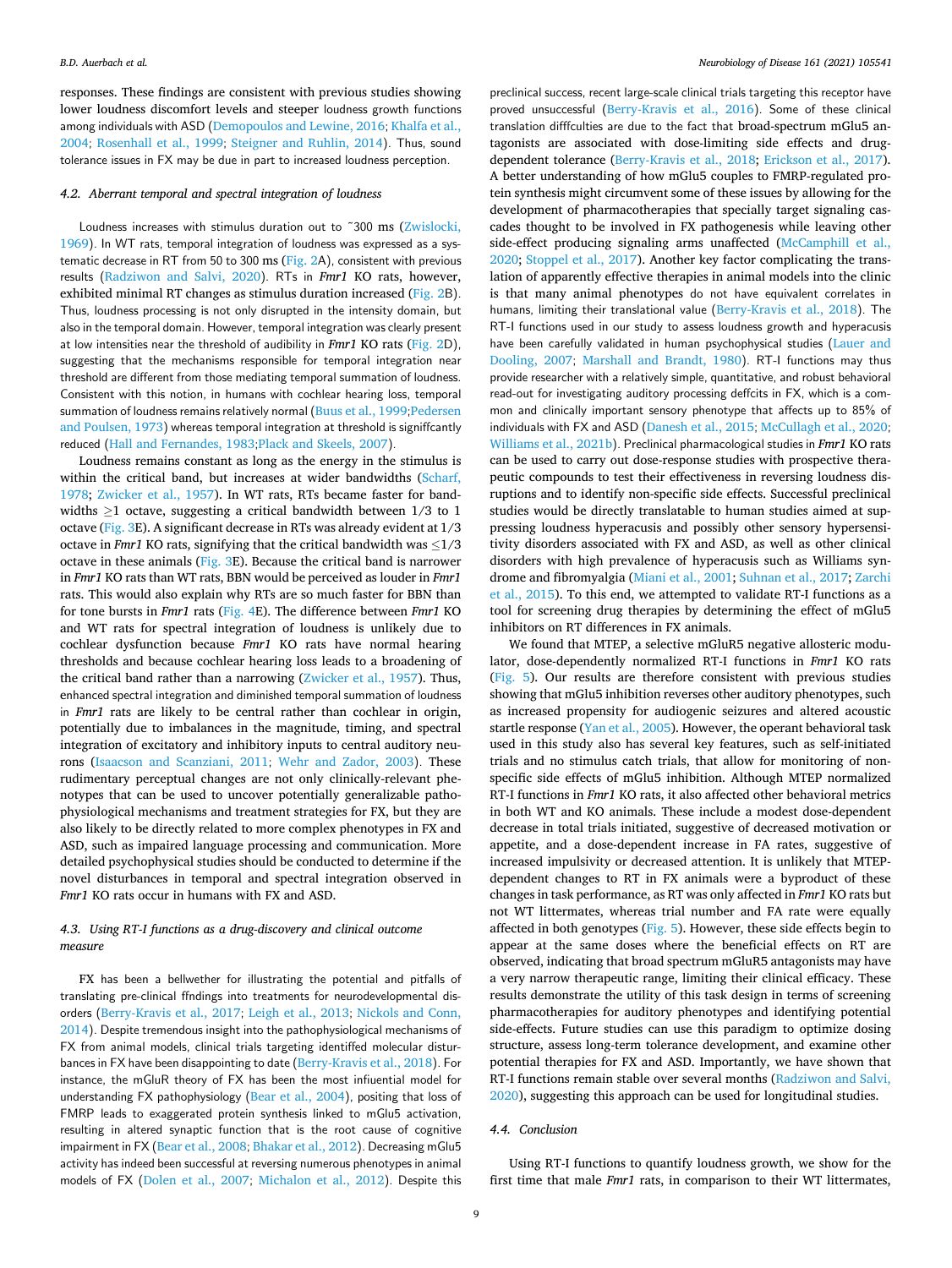<span id="page-9-0"></span>show robust evidence of loudness hyperacusis to a variety of acoustic stimuli. Loudness hyperacusis in *Fmr1* KO rats was accompanied by enhanced spectral integration of loudness and deficient temporal summation of loudness at suprathreshold intensities. *Fmr1* KO rats had normal hearing thresholds and exhibited normal temporal integration at the threshold of audibility, perceptual characteristics compatible with normal cochlear function, but suggestive of central auditory processing deficits possibly mediated by excitatory/inhibitory imbalance. MTEP, an mGluR5 negative allosteric modulator, dose-dependently restored normal loudness growth in *Fmr1* KO rats but had no effect on RT-I measures of loudness growth in WT littermates. Behavioral RT-I measures of loudness growth thus represent a powerful tool for characterizing various dimensions of aberrant auditory processing in FX and ASD and can be used for preclinical screening of pharmacotherapies to treat loudness intolerance disorders and identifying potential side effects. These same psychophysical tests of loudness perception may also prove useful in the diagnosis or treatment of hyperacusis in FX and ASD individuals.

## **Author contributions**

B.D.A and R.S conceived the project. B.D.A, K.R, and S.M designed and performed all experiments. B.D.A and R.S wrote the manuscript with critical input from S.M.

## **Acknowledgements**

This research was supported in part by grants from NIH (RS: R21DC017813; BDA: F32DC015160, K01DC018310), The Simons Foundation for Autism Research Initiative (RS), and a NARSAD Young Investigator Award (BDA).

#### **References**

- [Anagnostou, E., 2018. Clinical trials in autism spectrum disorder: evidence, challenges](http://refhub.elsevier.com/S0969-9961(21)00290-4/rf0005)  [and future directions. Curr. Opin. Neurol. 31, 119](http://refhub.elsevier.com/S0969-9961(21)00290-4/rf0005)–125.
- [Anderson, J.J., et al., 2002. \[3H\]Methoxymethyl-3-\[\(2-methyl-1,3-thiazol-4-yl\)ethynyl\]](http://refhub.elsevier.com/S0969-9961(21)00290-4/rf0010) [pyridine binding to metabotropic glutamate receptor subtype 5 in rodent brain: in](http://refhub.elsevier.com/S0969-9961(21)00290-4/rf0010)  [vitro and in vivo characterization. J. Pharmacol. Exp. Ther. 303, 1044](http://refhub.elsevier.com/S0969-9961(21)00290-4/rf0010)–1051.
- [Auerbach, B.D., et al., 2019. Testing the central gain model: loudness growth correlates](http://refhub.elsevier.com/S0969-9961(21)00290-4/rf0015)  [with central auditory gain enhancement in a rodent model of hyperacusis.](http://refhub.elsevier.com/S0969-9961(21)00290-4/rf0015)  [Neuroscience. 407, 93](http://refhub.elsevier.com/S0969-9961(21)00290-4/rf0015)–107.
- [Bear, M.F., et al., 2004. The mGluR theory of fragile X mental retardation. Trends](http://refhub.elsevier.com/S0969-9961(21)00290-4/rf0020) [Neurosci. 27, 370](http://refhub.elsevier.com/S0969-9961(21)00290-4/rf0020)–377.
- [Bear, M.F., et al., 2008. Fragile X: translation in action. Neuropsychopharmacology. 33,](http://refhub.elsevier.com/S0969-9961(21)00290-4/rf0025)  84–[87](http://refhub.elsevier.com/S0969-9961(21)00290-4/rf0025).
- [Berry-Kravis, E., 2014. Mechanism-based treatments in neurodevelopmental disorders:](http://refhub.elsevier.com/S0969-9961(21)00290-4/rf0030) [fragile X syndrome. Pediatr. Neurol. 50, 297](http://refhub.elsevier.com/S0969-9961(21)00290-4/rf0030)–302.
- [Berry-Kravis, E., et al., 2016. Mavoglurant in fragile X syndrome: results of two](http://refhub.elsevier.com/S0969-9961(21)00290-4/rf0035)
- [randomized, double-blind, placebo-controlled trials. Sci. Transl. Med. 8 \(321ra5\)](http://refhub.elsevier.com/S0969-9961(21)00290-4/rf0035). [Berry-Kravis, E., et al., 2017. Arbaclofen in fragile X syndrome: results of phase 3 trials.](http://refhub.elsevier.com/S0969-9961(21)00290-4/rf0040)  [J. Neurodev. Disord. 9, 3](http://refhub.elsevier.com/S0969-9961(21)00290-4/rf0040).
- [Berry-Kravis, E.M., et al., 2018. Drug development for neurodevelopmental disorders:](http://refhub.elsevier.com/S0969-9961(21)00290-4/rf0045) [lessons learned from fragile X syndrome. Nat. Rev. Drug Discov. 17, 280](http://refhub.elsevier.com/S0969-9961(21)00290-4/rf0045)–299.
- [Bhakar, A.L., et al., 2012. The pathophysiology of fragile X \(and what it teaches us about](http://refhub.elsevier.com/S0969-9961(21)00290-4/rf0050)  [synapses\). Annu. Rev. Neurosci. 35, 417](http://refhub.elsevier.com/S0969-9961(21)00290-4/rf0050)–443.
- [Buus, S., et al., 1997. Temporal integration of loudness, loudness discrimination, and the](http://refhub.elsevier.com/S0969-9961(21)00290-4/rf0055)  [form of the loudness function. J. Acoust. Soc. Am. 101, 669](http://refhub.elsevier.com/S0969-9961(21)00290-4/rf0055)–680.
- [Buus, S., et al., 1999. Temporal integration of loudness in listeners with hearing losses of](http://refhub.elsevier.com/S0969-9961(21)00290-4/rf0060)  [primarily cochlear origin. J. Acoust. Soc. Am. 105, 3464](http://refhub.elsevier.com/S0969-9961(21)00290-4/rf0060)–3480.
- [Cacace, A.T., Margolis, R.H., 1985. On the loudness of complex stimuli and its](http://refhub.elsevier.com/S0969-9961(21)00290-4/rf0065) [relationship to cochlear excitation. J. Acoust. Soc. Am. 78, 1568](http://refhub.elsevier.com/S0969-9961(21)00290-4/rf0065)–1573.
- [Chromik, L.C., et al., 2019. The influence of hyperactivity, impulsivity, and attention](http://refhub.elsevier.com/S0969-9961(21)00290-4/rf0070)  [problems on social functioning in adolescents and young adults with fragile X](http://refhub.elsevier.com/S0969-9961(21)00290-4/rf0070) [syndrome. J. Atten. Disord. 23, 181](http://refhub.elsevier.com/S0969-9961(21)00290-4/rf0070)–188.
- [Danesh, A.A., et al., 2015. Tinnitus and hyperacusis in autism spectrum disorders with](http://refhub.elsevier.com/S0969-9961(21)00290-4/rf0075) [emphasis on high functioning individuals diagnosed with Asperger](http://refhub.elsevier.com/S0969-9961(21)00290-4/rf0075)'s syndrome. Int. [J. Pediatr. Otorhinolaryngol. 79, 1683](http://refhub.elsevier.com/S0969-9961(21)00290-4/rf0075)–1688.
- [de la Torre-Ubieta, L., et al., 2016. Advancing the understanding of autism disease](http://refhub.elsevier.com/S0969-9961(21)00290-4/rf0080)  [mechanisms through genetics. Nat. Med. 22, 345](http://refhub.elsevier.com/S0969-9961(21)00290-4/rf0080)–361.
- [Demopoulos, C., Lewine, J.D., 2016. Audiometric profiles in autism spectrum disorders:](http://refhub.elsevier.com/S0969-9961(21)00290-4/rf0085)  [does subclinical hearing loss impact communication? Autism Res. 9, 107](http://refhub.elsevier.com/S0969-9961(21)00290-4/rf0085)–120.
- [Doan, R.N., et al., 2019. Recessive gene disruptions in autism spectrum disorder. Nat.](http://refhub.elsevier.com/S0969-9961(21)00290-4/rf0090)  [Genet. 51, 1092](http://refhub.elsevier.com/S0969-9961(21)00290-4/rf0090)–1098.
- [Dolen, G., et al., 2007. Correction of fragile X syndrome in mice. Neuron. 56, 955](http://refhub.elsevier.com/S0969-9961(21)00290-4/rf0095)–962.
- [Erickson, C.A., et al., 2017. Fragile X targeted pharmacotherapy: lessons learned and](http://refhub.elsevier.com/S0969-9961(21)00290-4/rf0100) [future directions. J. Neurodev. Disord. 9, 7](http://refhub.elsevier.com/S0969-9961(21)00290-4/rf0100).
- [Ethridge, L.E., et al., 2016. Reduced habituation of auditory evoked potentials indicate](http://refhub.elsevier.com/S0969-9961(21)00290-4/rf0105)  [cortical hyper-excitability in fragile X syndrome. Transl. Psychiatry 6, e787.](http://refhub.elsevier.com/S0969-9961(21)00290-4/rf0105)
- [Florentine, M., et al., 1998. Temporal integration of loudness under partial masking.](http://refhub.elsevier.com/S0969-9961(21)00290-4/rf0110) [J. Acoust. Soc. Am. 104, 999](http://refhub.elsevier.com/S0969-9961(21)00290-4/rf0110)–1007.
- [Golden, C.E.M., et al., 2019. Deletion of the KH1 domain of Fmr1 leads to transcriptional](http://refhub.elsevier.com/S0969-9961(21)00290-4/rf0115)  [alterations and attentional deficits in rats. Cereb. Cortex 29, 2228](http://refhub.elsevier.com/S0969-9961(21)00290-4/rf0115)–2244.
- [Gomes, E., et al., 2008. Auditory hypersensitivity in the autistic spectrum disorder. Pro](http://refhub.elsevier.com/S0969-9961(21)00290-4/rf0120)  [Fono. 20, 279](http://refhub.elsevier.com/S0969-9961(21)00290-4/rf0120)–284.
- [Green, S., 1975. Auditory sensitivity and equal loudness in the squirrel monkey \(Saimiri](http://refhub.elsevier.com/S0969-9961(21)00290-4/rf0125)  [sciureus\). J. Exp. Anal. Behav. 23, 255](http://refhub.elsevier.com/S0969-9961(21)00290-4/rf0125)–264.
- [Hagerman, R.J., et al., 2017. Fragile X syndrome. Nat. Rev. Dis. Primers. 3, 17065.](http://refhub.elsevier.com/S0969-9961(21)00290-4/rf0130)
- [Hall, J.W., Fernandes, M.A., 1983. Temporal integration, frequency resolution, and off](http://refhub.elsevier.com/S0969-9961(21)00290-4/rf0135)[frequency listening in normal-hearing and cochlear-impaired listeners. J. Acoust.](http://refhub.elsevier.com/S0969-9961(21)00290-4/rf0135) [Soc. Am. 74, 1172](http://refhub.elsevier.com/S0969-9961(21)00290-4/rf0135)–1177.
- [Hamilton, S.M., et al., 2014. Fmr1 and Nlgn3 knockout rats: novel tools for investigating](http://refhub.elsevier.com/S0969-9961(21)00290-4/rf0140)  [autism spectrum disorders. Behav. Neurosci. 128, 103](http://refhub.elsevier.com/S0969-9961(21)00290-4/rf0140)–109.
- [Isaacson, J.S., Scanziani, M., 2011. How inhibition shapes cortical activity. Neuron. 72,](http://refhub.elsevier.com/S0969-9961(21)00290-4/rf0145)  231–[243](http://refhub.elsevier.com/S0969-9961(21)00290-4/rf0145).
- Khalfa, S., et al., 2004. Increased perception of loudness in autism. Hear. Res. 198 87–[92](http://refhub.elsevier.com/S0969-9961(21)00290-4/rf0150).
- [Krueger, D.D., Bear, M.F., 2011. Toward fulfilling the promise of molecular medicine in](http://refhub.elsevier.com/S0969-9961(21)00290-4/rf0155)  [fragile X syndrome. Annu. Rev. Med. 62, 411](http://refhub.elsevier.com/S0969-9961(21)00290-4/rf0155)–429.
- [Lauer, A., Dooling, R., 2007. Evidence of hyperacusis in canaries with permanent](http://refhub.elsevier.com/S0969-9961(21)00290-4/rf0160) [hereditary high-frequency hearing loss. Semin. Hear. 28, 319](http://refhub.elsevier.com/S0969-9961(21)00290-4/rf0160)–326.
- [Leigh, M.J., et al., 2013. A randomized double-blind, placebo-controlled trial of](http://refhub.elsevier.com/S0969-9961(21)00290-4/rf0165) [minocycline in children and adolescents with fragile x syndrome. J. Dev. Behav.](http://refhub.elsevier.com/S0969-9961(21)00290-4/rf0165)  [Pediatr. 34, 147](http://refhub.elsevier.com/S0969-9961(21)00290-4/rf0165)–155.
- [Lovelace, J.W., et al., 2018. Translation-relevant EEG phenotypes in a mouse model of](http://refhub.elsevier.com/S0969-9961(21)00290-4/rf0170) [fragile X syndrome. Neurobiol. Dis. 115, 39](http://refhub.elsevier.com/S0969-9961(21)00290-4/rf0170)–48.
- [Marshall, L., Brandt, J.F., 1980. The relationship between loudness and reaction time in](http://refhub.elsevier.com/S0969-9961(21)00290-4/rf0175)  [normal hearing listeners. Acta Otolaryngol. 90, 244](http://refhub.elsevier.com/S0969-9961(21)00290-4/rf0175)–249.
- [May, B.J., et al., 2009. Loudness perception in the domestic cat: reaction time estimates](http://refhub.elsevier.com/S0969-9961(21)00290-4/rf0180)  [of equal loudness contours and recruitment effects. J. Assoc. Res. Otolaryngol. 10,](http://refhub.elsevier.com/S0969-9961(21)00290-4/rf0180) 295–[308](http://refhub.elsevier.com/S0969-9961(21)00290-4/rf0180).
- [McCamphill, P.K., et al., 2020. Selective inhibition of glycogen synthase kinase 3alpha](http://refhub.elsevier.com/S0969-9961(21)00290-4/rf0185) [corrects pathophysiology in a mouse model of fragile X syndrome. Sci. Transl. Med.](http://refhub.elsevier.com/S0969-9961(21)00290-4/rf0185)  [12.](http://refhub.elsevier.com/S0969-9961(21)00290-4/rf0185)
- [McCullagh, E.A., et al., 2020. Mechanisms underlying auditory processing deficits in](http://refhub.elsevier.com/S0969-9961(21)00290-4/rf0190)  [fragile X syndrome. FASEB J. 34, 3501](http://refhub.elsevier.com/S0969-9961(21)00290-4/rf0190)–3518.
- [Melara, R.D., Marks, L.E., 1990. Interaction among auditory dimensions: timbre, pitch,](http://refhub.elsevier.com/S0969-9961(21)00290-4/rf0195)  [and loudness. Percept. Psychophys. 48, 169](http://refhub.elsevier.com/S0969-9961(21)00290-4/rf0195)–178.
- [Miani, C., et al., 2001. Treatment of hyperacusis in Williams syndrome with bilateral](http://refhub.elsevier.com/S0969-9961(21)00290-4/rf0200)  [conductive hearing loss. Eur. Arch. Otorhinolaryngol. 258, 341](http://refhub.elsevier.com/S0969-9961(21)00290-4/rf0200)–344.
- [Michalon, A., et al., 2012. Chronic pharmacological mGlu5 inhibition corrects fragile X](http://refhub.elsevier.com/S0969-9961(21)00290-4/rf0205)  [in adult mice. Neuron. 74, 49](http://refhub.elsevier.com/S0969-9961(21)00290-4/rf0205)–56.
- [Moody, D.B., 1973. Behavioral studies of noise-induced hearing loss in primates:](http://refhub.elsevier.com/S0969-9961(21)00290-4/rf0210) [loudness recruitment. Adv. Otorhinolaryngol. 20, 82](http://refhub.elsevier.com/S0969-9961(21)00290-4/rf0210)–101.
- [Moy, S.S., Nadler, J.J., 2008. Advances in behavioral genetics: mouse models of autism.](http://refhub.elsevier.com/S0969-9961(21)00290-4/rf0215)  [Mol. Psychiatry 13, 4](http://refhub.elsevier.com/S0969-9961(21)00290-4/rf0215)–26.
- [Nickols, H.H., Conn, P.J., 2014. Development of allosteric modulators of GPCRs for](http://refhub.elsevier.com/S0969-9961(21)00290-4/rf0220) [treatment of CNS disorders. Neurobiol. Dis. 61, 55](http://refhub.elsevier.com/S0969-9961(21)00290-4/rf0220)–71.
- [Pedersen, C.B., Poulsen, T., 1973. Loudness of brief tones in hearing-impaired ears.](http://refhub.elsevier.com/S0969-9961(21)00290-4/rf0225)  [Temporal integration of acoustic energy at suprathreshold levels in patients with](http://refhub.elsevier.com/S0969-9961(21)00290-4/rf0225)  [presbyacusis. Acta Otolaryngol. \(Stockh\). 76, 402](http://refhub.elsevier.com/S0969-9961(21)00290-4/rf0225)–409.
- [Pedersen, C.B., Salomon, G., 1977. Temporal integration of acoustic energy. Acta](http://refhub.elsevier.com/S0969-9961(21)00290-4/rf0230)  [Otolaryngol. 83, 417](http://refhub.elsevier.com/S0969-9961(21)00290-4/rf0230)–423.
- [Pilc, A., et al., 2002. Multiple MPEP administrations evoke anxiolytic- and](http://refhub.elsevier.com/S0969-9961(21)00290-4/rf0235) [antidepressant-like effects in rats. Neuropharmacology. 43, 181](http://refhub.elsevier.com/S0969-9961(21)00290-4/rf0235)–187.
- [Plack, C.J., Skeels, V., 2007. Temporal integration and compression near absolute](http://refhub.elsevier.com/S0969-9961(21)00290-4/rf0240) [threshold in normal and impaired ears. J. Acoust. Soc. Am. 122, 2236](http://refhub.elsevier.com/S0969-9961(21)00290-4/rf0240)–2244.
- [Pop, A.S., et al., 2014. Fragile X syndrome: a preclinical review on metabotropic](http://refhub.elsevier.com/S0969-9961(21)00290-4/rf0245) [glutamate receptor 5 \(mGluR5\) antagonists and drug development.](http://refhub.elsevier.com/S0969-9961(21)00290-4/rf0245) [Psychopharmacology 231, 1217](http://refhub.elsevier.com/S0969-9961(21)00290-4/rf0245)–1226.
- [Radziwon, K., Salvi, R., 2020. Using auditory reaction time to measure loudness growth](http://refhub.elsevier.com/S0969-9961(21)00290-4/rf0250)  [in rats. Hear. Res. 395, 108026](http://refhub.elsevier.com/S0969-9961(21)00290-4/rf0250).
- [Radziwon, K.E., et al., 2009. Behaviorally measured audiograms and gap detection](http://refhub.elsevier.com/S0969-9961(21)00290-4/rf0255) [thresholds in CBA/CaJ mice. J. Comp. Physiol. A Neuroethol. Sens. Neural Behav.](http://refhub.elsevier.com/S0969-9961(21)00290-4/rf0255) [Physiol. 195, 961](http://refhub.elsevier.com/S0969-9961(21)00290-4/rf0255)–969.
- [Radziwon, K., et al., 2017. Salicylate-induced hyperacusis in rats: dose- and frequency](http://refhub.elsevier.com/S0969-9961(21)00290-4/rf0260)[dependent effects. Hear. Res. 350, 133](http://refhub.elsevier.com/S0969-9961(21)00290-4/rf0260)–138.
- [Radziwon, K., et al., 2019. Noise-induced loudness recruitment and hyperacusis:](http://refhub.elsevier.com/S0969-9961(21)00290-4/rf0265) [insufficient central gain in auditory cortex and amygdala. Neuroscience. 422,](http://refhub.elsevier.com/S0969-9961(21)00290-4/rf0265) 212–[227](http://refhub.elsevier.com/S0969-9961(21)00290-4/rf0265).
- [Reiss, A.L., Hall, S.S., 2007. Fragile X syndrome: assessment and treatment implications.](http://refhub.elsevier.com/S0969-9961(21)00290-4/rf0270)  [Child Adolesc. Psychiatr. Clin. N. Am. 16, 663](http://refhub.elsevier.com/S0969-9961(21)00290-4/rf0270)–675.
- [Rosenhall, U., et al., 1999. Autism and hearing loss. J. Autism Dev. Disord. 29, 349](http://refhub.elsevier.com/S0969-9961(21)00290-4/rf0275)–357. [Rotschafer, S.E., Razak, K.A., 2014. Auditory processing in fragile x syndrome. Front.](http://refhub.elsevier.com/S0969-9961(21)00290-4/rf0280) [Cell. Neurosci. 8, 19.](http://refhub.elsevier.com/S0969-9961(21)00290-4/rf0280)
- [Scharf, B., 1978. Comparison of normal and impaired hearing. II. Frequency analysis,](http://refhub.elsevier.com/S0969-9961(21)00290-4/rf0285)  [speech perception. Scand. Audiol. Suppl. 81](http://refhub.elsevier.com/S0969-9961(21)00290-4/rf0285)–106.
- [Scharf, B., Meiselman, C.H., 1977. Critical bandwidth at high intensities. In: Evans, E.F.,](http://refhub.elsevier.com/S0969-9961(21)00290-4/rf0290)  [Wilson, J.P. \(Eds.\), Psychophysics and Physiology of Hearing. Academic Press,](http://refhub.elsevier.com/S0969-9961(21)00290-4/rf0290) [London, pp. 221](http://refhub.elsevier.com/S0969-9961(21)00290-4/rf0290)–232.